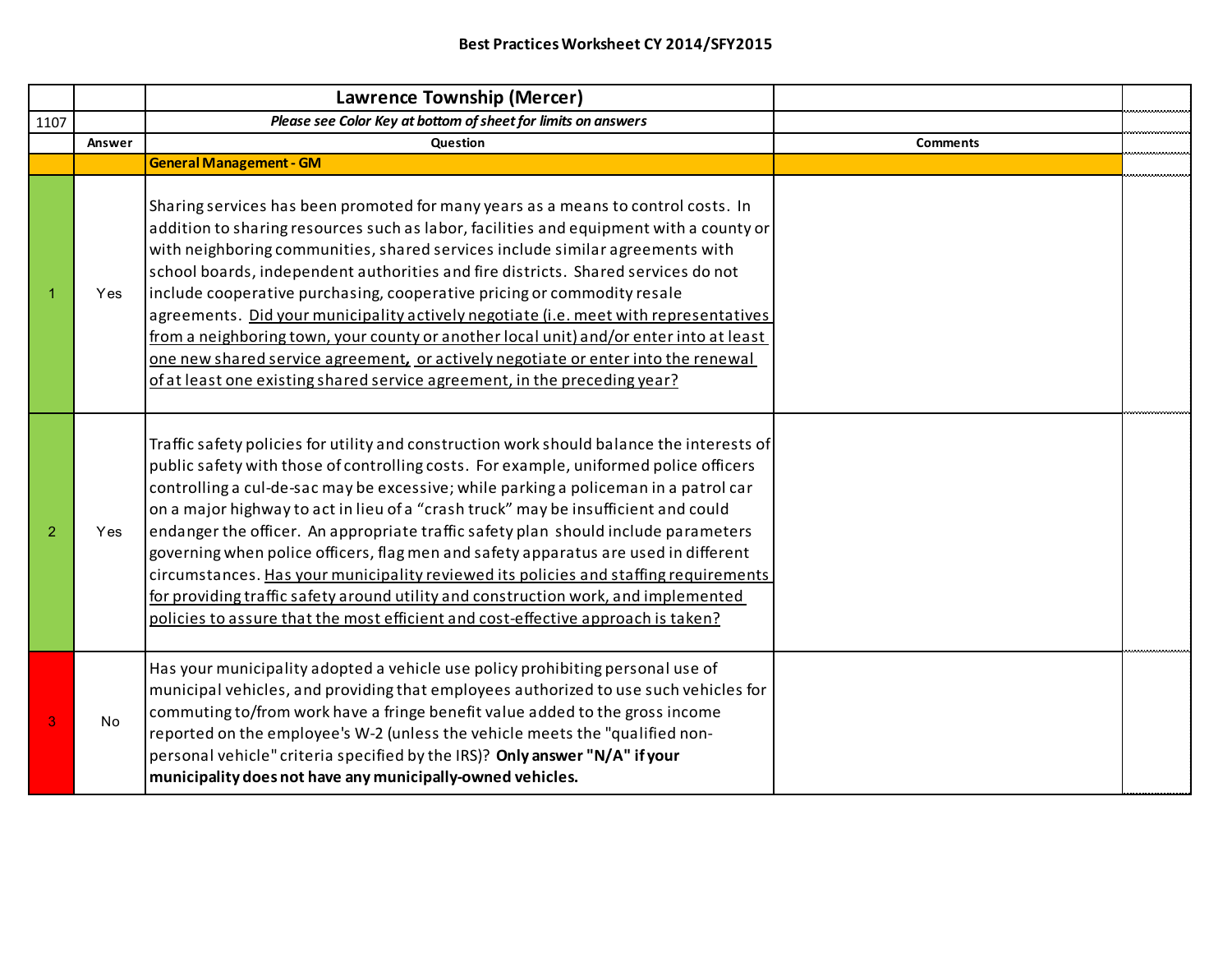|      |            | Lawrence Township (Mercer)                                                                                                                                                                                                                                                                                                                                                                                                                                                                                                                                                                                                                                                                                                |                 |  |
|------|------------|---------------------------------------------------------------------------------------------------------------------------------------------------------------------------------------------------------------------------------------------------------------------------------------------------------------------------------------------------------------------------------------------------------------------------------------------------------------------------------------------------------------------------------------------------------------------------------------------------------------------------------------------------------------------------------------------------------------------------|-----------------|--|
| 1107 |            | Please see Color Key at bottom of sheet for limits on answers                                                                                                                                                                                                                                                                                                                                                                                                                                                                                                                                                                                                                                                             |                 |  |
|      | Answer     | <b>Question</b>                                                                                                                                                                                                                                                                                                                                                                                                                                                                                                                                                                                                                                                                                                           | <b>Comments</b> |  |
|      | <b>Yes</b> | Has the appropriate administrative official reviewed the State Comptroller's June 25,<br>2013 Report with respect to local government legal fees, and does your municipality<br>follow the best practices outlined in the checklist annexed as an Appendix to the<br>report?                                                                                                                                                                                                                                                                                                                                                                                                                                              |                 |  |
| 5    | Yes        | Does your municipality maintain an up-to-date municipal website containing at<br>minimum the following: past three years adopted budgets; the current year's<br>proposed budget including the full adopted budget for current year when approved<br>by governing body; most recent annual financial statement and audits; notification(s)<br>for solicitation of bids and RFPs; easily accessible contact information for elected<br>and appointed officials, municipal administrator or manager, municipal clerk, police<br>chief, municipal court administrator and all department heads; and meeting dates,<br>minutes and agendas for the governing body, planning board, board of adjustment<br>and all commissions? |                 |  |
| 6    | No         | Does your municipality require its elected officials to attend on an annual basis at<br>least one instructional course covering the responsibilities and obligations of<br>elected officials (for example: ethics, municipal finance, labor relations, risk<br>management, shared services, purchasing, land use administration, personnel,<br>technology etcetera)? This item may be satisfied either through a course approved<br>for continuing education credit by DLGS, or in-house education provided by a<br>professional, vendor or staff member (provided they have significant expertise in<br>their profession and routinely prepare public presentations).                                                    |                 |  |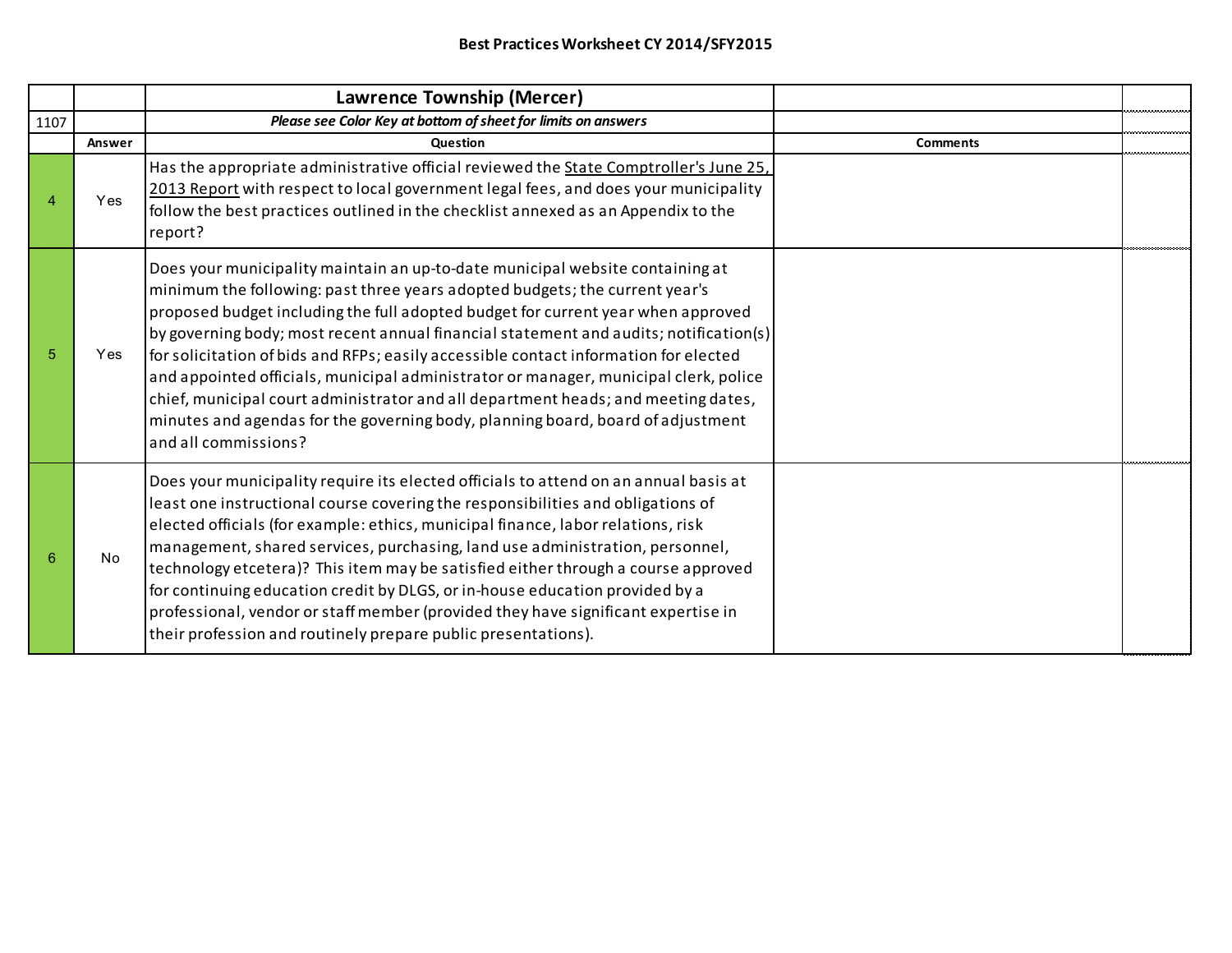|      |        | Lawrence Township (Mercer)                                                                                                                                                                                                                                                                                                                                                                                                                                                                                                                                                                                                                                                                              |                 |  |
|------|--------|---------------------------------------------------------------------------------------------------------------------------------------------------------------------------------------------------------------------------------------------------------------------------------------------------------------------------------------------------------------------------------------------------------------------------------------------------------------------------------------------------------------------------------------------------------------------------------------------------------------------------------------------------------------------------------------------------------|-----------------|--|
| 1107 |        | Please see Color Key at bottom of sheet for limits on answers                                                                                                                                                                                                                                                                                                                                                                                                                                                                                                                                                                                                                                           |                 |  |
|      | Answer | Question                                                                                                                                                                                                                                                                                                                                                                                                                                                                                                                                                                                                                                                                                                | <b>Comments</b> |  |
|      | Yes    | With regard to your municipality's collective bargaining agreements that replaced<br>contracts expiring on or after $1/1/11$ , is the overall impact of the aggregate economic<br>costs limited to an average increase of 2% or less per year over the contract term? An<br>example of such analysis can be found on the "PERC Summary Form; Public Sector;<br>Non-Police and Non-Fire; Section V Impact of Settlement" and "PERC Summary Form;<br>Police and Fire; Section VII Impact of Settlement"                                                                                                                                                                                                   |                 |  |
|      | No     | A municipality's participation in FEMA's National Flood Insurance Program<br>Community Rating System can lead to significant flood insurance premium<br>reductions for its homeowners. An explanation of the program may be found on<br>FEMA's website at http://www.fema.gov/national-flood-insurance-program/national-<br>flood-insurance-program-community-rating-system, and more information on how<br>the NJDEP's statewide CRS coordinator can assist with improving your rating can be<br>found at http://www.nj.gov/dep/floodcontrol/about.htm. Does your municipality<br>have, or is your municipality in the process of attaining, a Community Rating System<br>ranking of at least Class 9? |                 |  |
| 9    | Yes    | If the ratio of assessed values to market values in your municipality is presently less<br>than 65%, is your municipality in the process of conducting a reassessment or<br>revaluation?                                                                                                                                                                                                                                                                                                                                                                                                                                                                                                                |                 |  |
| 10   | Yes    | The Local Government Ethics Law, designed to ensure transparency in government,<br>requires local government officers to file Financial Disclosure Forms. While far more<br>local officials are required to file Financial Disclosure Forms than simply local<br>elected officials, their compliance is particularly important. Have all of your local<br>elected officials filed their Financial Disclosure Form in 2014 that covers the 2013<br>calendar year?                                                                                                                                                                                                                                        |                 |  |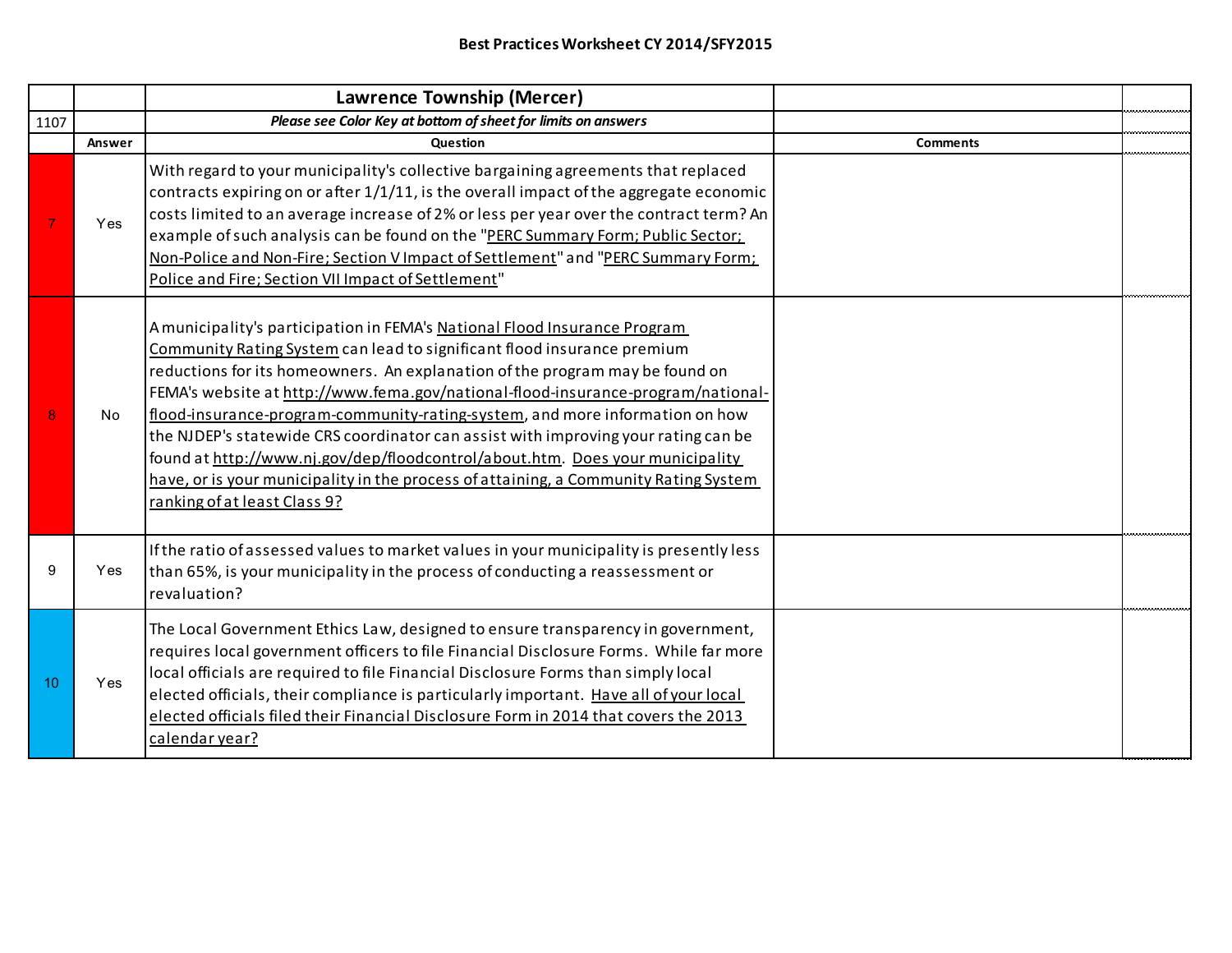|      |            | Lawrence Township (Mercer)                                                                                                                                                                                                                                                                                                                                                                                                                                                                                                                                                                                                                                                                                                                                                                                                                                                                                                                                                                                                                                                                                                                                                                                                                   |                 |  |
|------|------------|----------------------------------------------------------------------------------------------------------------------------------------------------------------------------------------------------------------------------------------------------------------------------------------------------------------------------------------------------------------------------------------------------------------------------------------------------------------------------------------------------------------------------------------------------------------------------------------------------------------------------------------------------------------------------------------------------------------------------------------------------------------------------------------------------------------------------------------------------------------------------------------------------------------------------------------------------------------------------------------------------------------------------------------------------------------------------------------------------------------------------------------------------------------------------------------------------------------------------------------------|-----------------|--|
| 1107 |            | Please see Color Key at bottom of sheet for limits on answers                                                                                                                                                                                                                                                                                                                                                                                                                                                                                                                                                                                                                                                                                                                                                                                                                                                                                                                                                                                                                                                                                                                                                                                |                 |  |
|      | Answer     | Question                                                                                                                                                                                                                                                                                                                                                                                                                                                                                                                                                                                                                                                                                                                                                                                                                                                                                                                                                                                                                                                                                                                                                                                                                                     | <b>Comments</b> |  |
| 11   | Prospectiv | Many municipalities have created one or more authorities (including fire districts,<br>utilities authorities, redevelopment authorities, housing authorities, port<br>authorities, etc.) to provide greater focus and attention on addressing a public need,<br>or to reduce governing body burdens. While creation of such an authority is often<br>appropriate, and many authorities successfully and efficiently fulfil their missions,<br>authorities with weak membership or insufficient local-level monitoring can become<br>wasteful, inefficient and unresponsive to the public they serve. N.J.S.A. 40A:5A-20<br>allows a local governing body to dissolve an authority subject to certain parameters<br>and with Local Finance Board approval. Municipalities should at least annually<br>assess the authority or authorities they created and publicly discuss their findings<br>and conclusions. Findings and conclusions should address whether the authority's<br>continued existence is appropriate, and whether the authority is appropriately and<br>efficiently serving its residents. Does the governing body meet at least once annually<br>to discuss an assessment of the authority or authorities they have created? |                 |  |
|      |            | <b>Finance &amp; Audit - FA</b>                                                                                                                                                                                                                                                                                                                                                                                                                                                                                                                                                                                                                                                                                                                                                                                                                                                                                                                                                                                                                                                                                                                                                                                                              |                 |  |
| 12   | Yes        | Internal accounting control processes, procedures and authorizations are designed<br>to safeguard assets and to limit the risk of loss or misstatement. 1) Are internal<br>accounting control processes, procedures and authorizations documented and<br>communicated to staff; and 2) Does your Administrator/Manager or CFO, as<br>appropriate, evaluate and discuss risk assessment annually with your governing<br>body or an appropriate subcommittee thereof (such as the Audit or Finance<br>Committee) with a focus on developing and updating accounting control processes,<br>procedures and authorizations? If you selected "yes", please state in the Comment<br>section in the approximate date of the discussion and whether the discussion was with<br>the governing body or, if with a subcommittee thereof, name the subcommittee.                                                                                                                                                                                                                                                                                                                                                                                          |                 |  |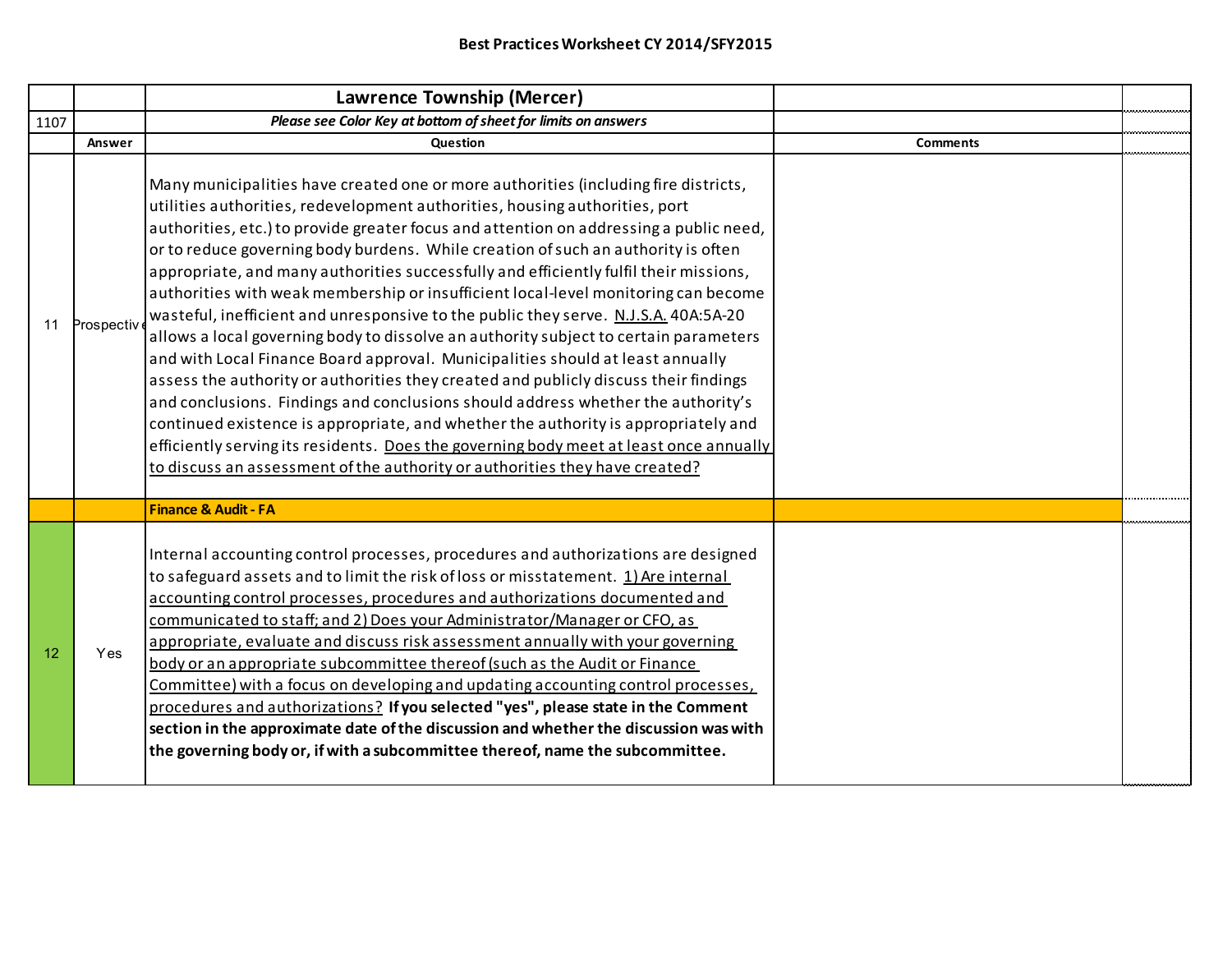|      |        | Lawrence Township (Mercer)                                                                                                                                                                                                                                                                                                                                                                                                                                                                                                                                                                                                                                                                                                                                                                                             |                 |  |
|------|--------|------------------------------------------------------------------------------------------------------------------------------------------------------------------------------------------------------------------------------------------------------------------------------------------------------------------------------------------------------------------------------------------------------------------------------------------------------------------------------------------------------------------------------------------------------------------------------------------------------------------------------------------------------------------------------------------------------------------------------------------------------------------------------------------------------------------------|-----------------|--|
| 1107 |        | Please see Color Key at bottom of sheet for limits on answers                                                                                                                                                                                                                                                                                                                                                                                                                                                                                                                                                                                                                                                                                                                                                          |                 |  |
|      | Answer | Question                                                                                                                                                                                                                                                                                                                                                                                                                                                                                                                                                                                                                                                                                                                                                                                                               | <b>Comments</b> |  |
| 13   | Yes    | With respect to note sales (TANs, BANs, Emergency Notes and Special Emergency<br>Notes), proper disclosure and communication with potential bidders can yield<br>optimal results for a municipality. Knowing when to sell on a negotiated or<br>competitive basis, aggregating note sales as much as possible, along with casting a<br>"wide net" to attract the maximum number of bidders for a competitive note sale, is<br>critical to achieving the lowest possible interest rate. Is your municipality 1)<br>marketing note sales beyond publishing the notice required by N.J.S.A. 40A:2-30, and<br>beyond displaying a notice on your municipal website; and 2) issuing a prospectus,<br>official statement or other document to potential lenders disclosing all material<br>financial and budget information? |                 |  |
| 14   | No     | Does your municipality have a Finance Committee (or equivalent) made up of one or<br>more members of the governing body and other appropriate personnel, as may be<br>needed, that meets at least monthly and discusses all significant financial issues? If<br>you answer "Yes", phrase state in the Comment section the approximate date of your<br>municipality's most recent Finance Committee meeting.                                                                                                                                                                                                                                                                                                                                                                                                            |                 |  |
| 15   | Yes    | Audit findings address areas needing improvement. Ignoring these findings devalues<br>the process; therefore, municipalities should correct noted deficiencies. Have all<br>audit findings from the 2012 audit been 1) identified in the corrective action plan and<br>2) addressed such that they are not repeated in the 2013 audit? If the answer is no,<br>please list the repeat findings in the comments section. In the event your municipality<br>wishes to appeal the result of this question, the Director shall determine based on the<br>comment(s) whether the finding(s) is/are sufficiently material to warrant a "no"<br>answer.                                                                                                                                                                       |                 |  |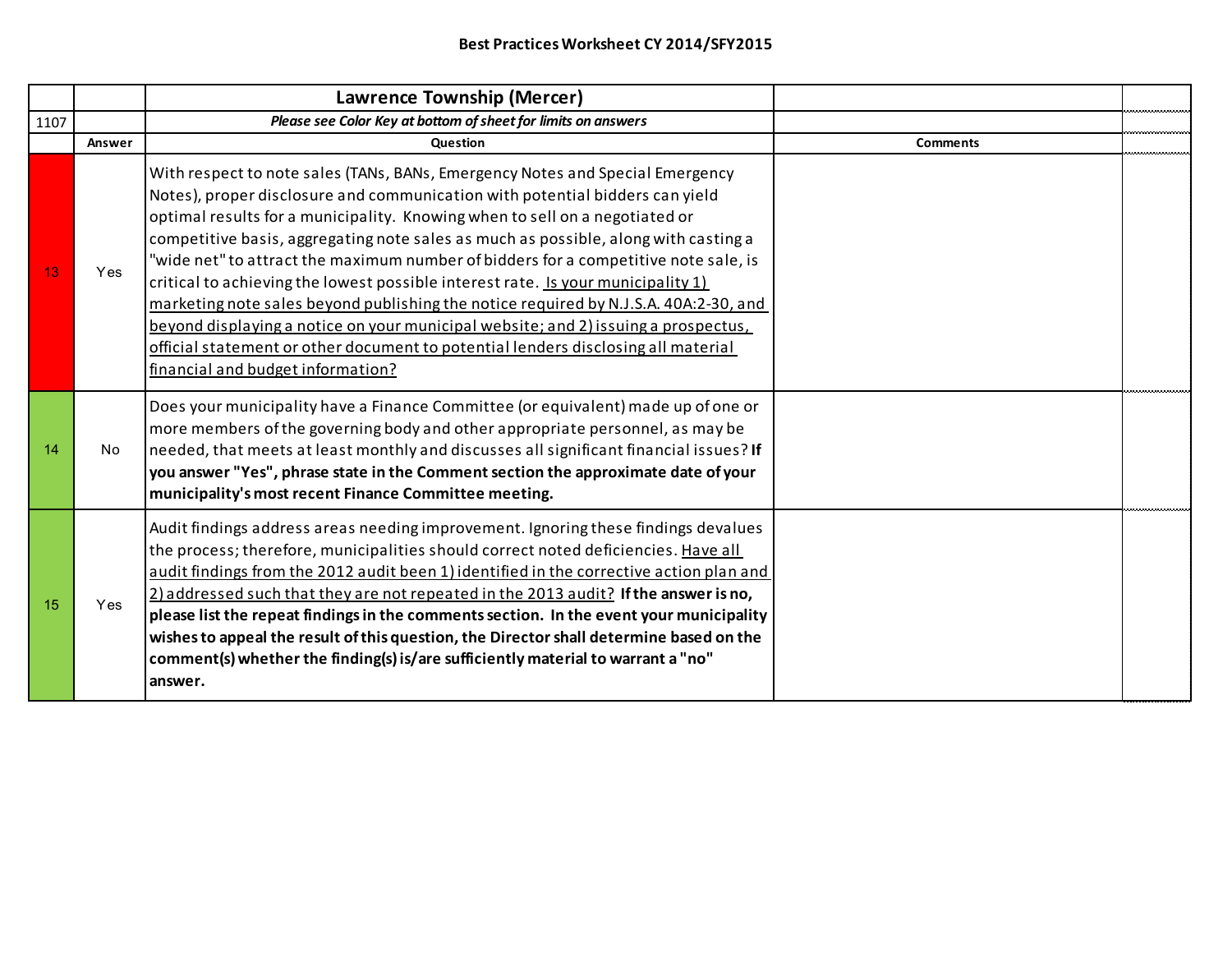|      |        | <b>Lawrence Township (Mercer)</b>                                                                                                                                                                                                                                                                                                                                                                                                                                                                                                                                                                                                                                                                                                                                                                                                                                                                                                                                                                                                                                                                                                                                                                                                                                                                                                                                                                                                                                                                                                                                                                                                    |                 |  |
|------|--------|--------------------------------------------------------------------------------------------------------------------------------------------------------------------------------------------------------------------------------------------------------------------------------------------------------------------------------------------------------------------------------------------------------------------------------------------------------------------------------------------------------------------------------------------------------------------------------------------------------------------------------------------------------------------------------------------------------------------------------------------------------------------------------------------------------------------------------------------------------------------------------------------------------------------------------------------------------------------------------------------------------------------------------------------------------------------------------------------------------------------------------------------------------------------------------------------------------------------------------------------------------------------------------------------------------------------------------------------------------------------------------------------------------------------------------------------------------------------------------------------------------------------------------------------------------------------------------------------------------------------------------------|-----------------|--|
| 1107 |        | Please see Color Key at bottom of sheet for limits on answers                                                                                                                                                                                                                                                                                                                                                                                                                                                                                                                                                                                                                                                                                                                                                                                                                                                                                                                                                                                                                                                                                                                                                                                                                                                                                                                                                                                                                                                                                                                                                                        |                 |  |
|      | Answer | Question                                                                                                                                                                                                                                                                                                                                                                                                                                                                                                                                                                                                                                                                                                                                                                                                                                                                                                                                                                                                                                                                                                                                                                                                                                                                                                                                                                                                                                                                                                                                                                                                                             | <b>Comments</b> |  |
| 16   | Yes    | The CFO should be capable of preparing the annual financial statement, annual debt<br>statement and budget schedules. Excessive auditor assistance on these documents<br>could create a perception that the auditor is not truly independent of the client in<br>auditing the client's financial statements. At a minimum, each CFO should prepare<br>balanced and reconciled financial records including books of original entry, general<br>ledgers, subsidiary ledgers and other computer reports that accurately analyze and<br>reflect the municipality's financial position. These records should have sufficient<br>detail for an accountant with sufficient knowledge of New Jersey's municipal<br>accounting system to extract information necessary to prepare financial and debt<br>statements. This requires that, within acceptable tolerance, all financial<br>transactions (cash and non-cash) be posted in the general ledger and that all general<br>ledger accounts be supported by subsidiary ledgers, reports, reconciliations or are<br>otherwise analyzed. A "yes" answer is appropriate if 1) your CFO prepares the annual<br>financial statement, annual debt statement and annual budget, or 2) your CFO<br>presents balanced and reconciled financial records, or 3) you are retaining outside<br>assistance to do so from an individual or entity separate from your municipality's<br>audit firm. Please note that item #2 cannot count as a "yes" answer if the Report of<br>Audit contains comments and recommendations regarding the General Ledger or Cash<br>Account balances not being reconciled. |                 |  |
| 17   | Yes    | Grant programs can create a significant burden on a municipality's cash flow if<br>program expenses are either not timely reimbursed or are charged to other<br>operating accounts instead of to the grant. Are all grant revenues, along with their<br>corresponding appropriations, reviewed at least quarterly to determine that all<br>program expenses have 1) been filed for reimbursement and 2) have been properly<br>charged to the grant, with follow up communication to grantor agencies in instances                                                                                                                                                                                                                                                                                                                                                                                                                                                                                                                                                                                                                                                                                                                                                                                                                                                                                                                                                                                                                                                                                                                    |                 |  |
|      |        | where payments are delayed?                                                                                                                                                                                                                                                                                                                                                                                                                                                                                                                                                                                                                                                                                                                                                                                                                                                                                                                                                                                                                                                                                                                                                                                                                                                                                                                                                                                                                                                                                                                                                                                                          |                 |  |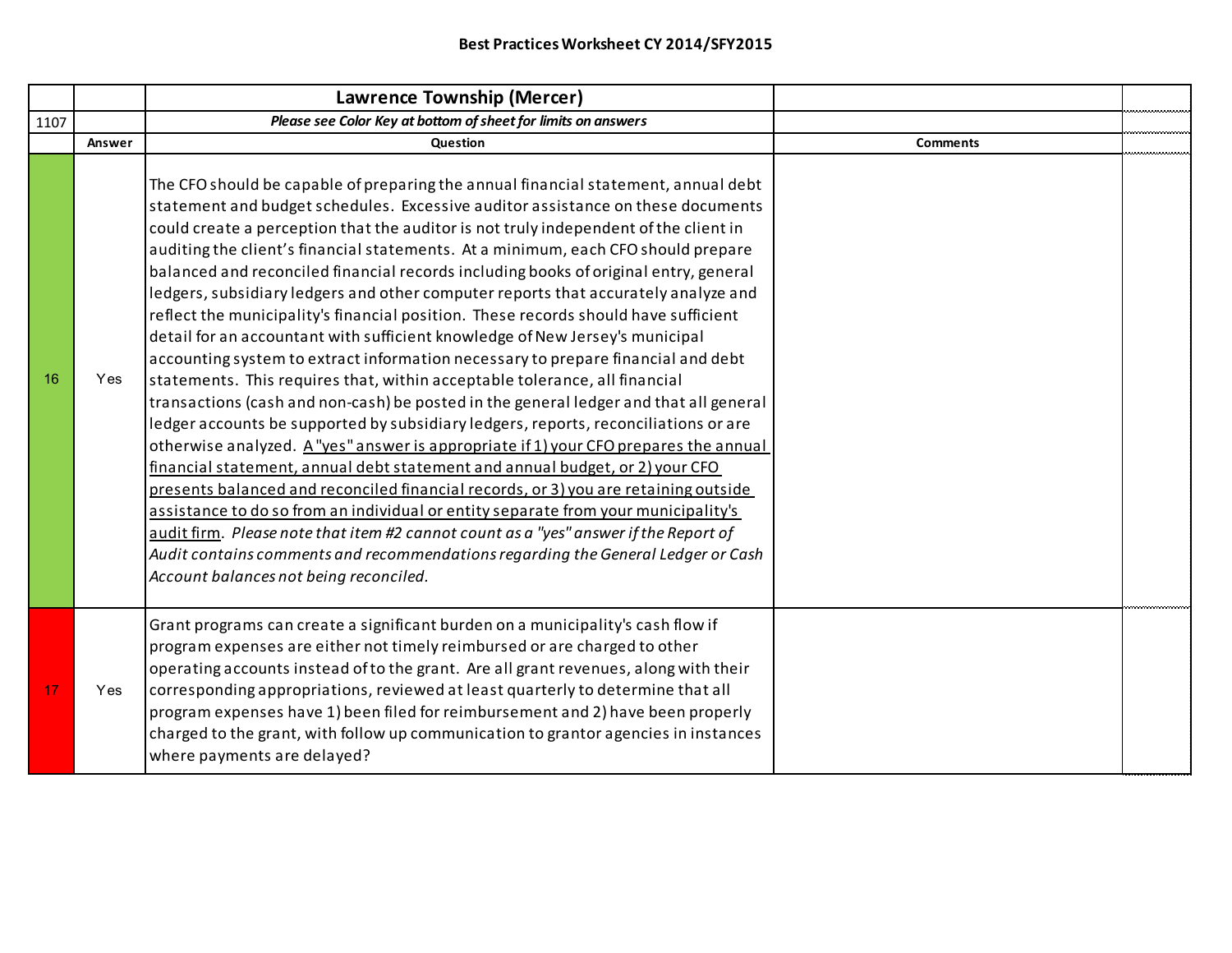|      |        | Lawrence Township (Mercer)                                                                                                                                                                                                                                                                                                                                                                                                                                                                                                                                                                                                                                                                                                                                                                            |                 |  |
|------|--------|-------------------------------------------------------------------------------------------------------------------------------------------------------------------------------------------------------------------------------------------------------------------------------------------------------------------------------------------------------------------------------------------------------------------------------------------------------------------------------------------------------------------------------------------------------------------------------------------------------------------------------------------------------------------------------------------------------------------------------------------------------------------------------------------------------|-----------------|--|
| 1107 |        | Please see Color Key at bottom of sheet for limits on answers                                                                                                                                                                                                                                                                                                                                                                                                                                                                                                                                                                                                                                                                                                                                         |                 |  |
|      | Answer | <b>Question</b>                                                                                                                                                                                                                                                                                                                                                                                                                                                                                                                                                                                                                                                                                                                                                                                       | <b>Comments</b> |  |
| 18   | Yes    | N.J.S.A. 40A:5-4 requires municipalities to complete their annual audit for the<br>preceding fiscal year within 6 months after the close of its fiscal year. Further,<br>N.J.S.A. 40A:5-6 requires the municipality's auditor to submit a certified duplicate<br>copy of the audit report and recommendations with the Division within 5 days after<br>filing the original with the municipal clerk. Has your municipality received its<br>completed audit for the preceding fiscal year within the statutory timeframe, and<br>confirmed that your auditor has filed a certified duplicate copy of the audit report<br>with the Division? You may only answer this question "N/A" if the Director expressly<br>granted an extension in response to a governing body resolution petitioning for same. |                 |  |
| 19   | Yes    | For its most recent audit period completed, has the municipality: 1) not had findings<br>reported in the Schedule of Findings and Questioned Costs related to potential or<br>actual questioned costs; or 2) not accrued a liability or made payment to a grantor<br>for questioned costs or disallowed expenditures; or 3) not been notified of an<br>amount that must be refunded to a grantor as a result of a contract audit or for any<br>other reason?                                                                                                                                                                                                                                                                                                                                          |                 |  |
| 20   | Yes    | Pursuant to N.J.S.A. 40A: 2-40, the chief financial officer each municipality shall,<br>before the end of the first month of the fiscal year, file their Annual Debt Statement<br>with the Division of Local Government Services. The annual debt statement must be<br>filed electronically following the procedure described in Local Finance Notice 2013-3.<br>Did your municipality file its electronic Annual Debt Statement for the preceding<br>fiscal year with the Division no later than January 31 (July 31 for SFY municipalities)?                                                                                                                                                                                                                                                        |                 |  |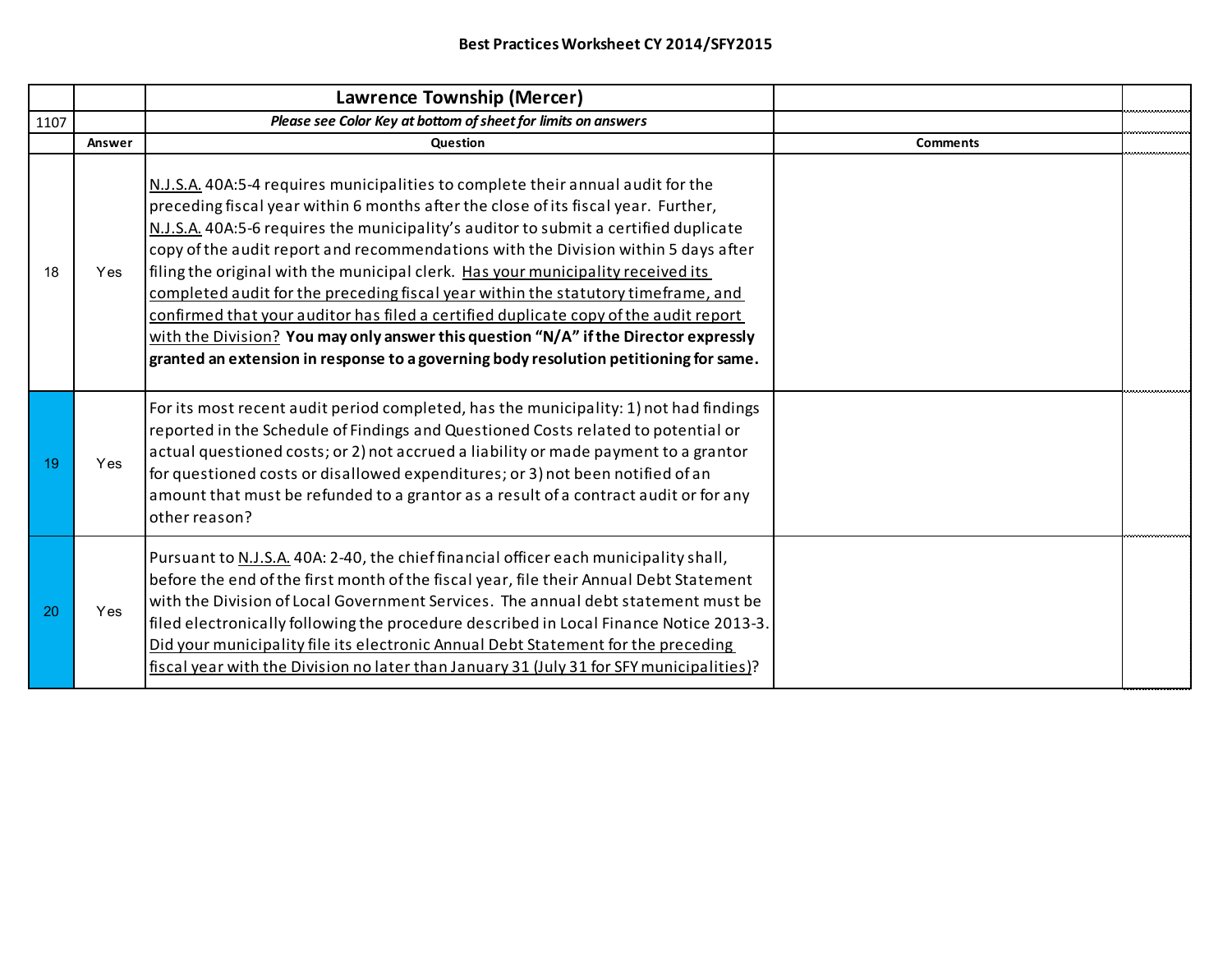|      |        | Lawrence Township (Mercer)                                                                                                                                                                                                                                                                                                                                                                                                                                                                                                                                                                                                                                                                                                                                                                                     |                 |  |
|------|--------|----------------------------------------------------------------------------------------------------------------------------------------------------------------------------------------------------------------------------------------------------------------------------------------------------------------------------------------------------------------------------------------------------------------------------------------------------------------------------------------------------------------------------------------------------------------------------------------------------------------------------------------------------------------------------------------------------------------------------------------------------------------------------------------------------------------|-----------------|--|
| 1107 |        | Please see Color Key at bottom of sheet for limits on answers                                                                                                                                                                                                                                                                                                                                                                                                                                                                                                                                                                                                                                                                                                                                                  |                 |  |
|      | Answer | Question                                                                                                                                                                                                                                                                                                                                                                                                                                                                                                                                                                                                                                                                                                                                                                                                       | <b>Comments</b> |  |
| 21   | Yes    | Local Finance Notice 2014-09 contains important information about the need for<br>municipalities that have certain outstanding debt to abide by requirements to<br>annually disclose certain information with respect to financial conditions. The<br>continuing financial disclosure obligations are required by federal law and local<br>agreements executed as part of past issuances of debt. Failure to comply can result<br>in penalties against local governments and individual officers responsible for various<br>filings. Failure to comply can also result in a lack of access to capital markets. Has<br>your CFO done all of the following: (1) reviewed Local Finance Notice 2014-09; and (2)<br>undertaken, or caused to be undertaken, a review of past compliance with such<br>requirements? |                 |  |
| 22   | Yes    | Is your municipality up to date and fully compliant with continuing disclosure<br>obligations as discussed in the previous question?                                                                                                                                                                                                                                                                                                                                                                                                                                                                                                                                                                                                                                                                           |                 |  |
|      |        | <b>Procurement - P</b>                                                                                                                                                                                                                                                                                                                                                                                                                                                                                                                                                                                                                                                                                                                                                                                         |                 |  |
| 23   | Yes    | Municipalities and their agencies are allowed to prohibit the award of public<br>contracts to business entities that have made certain campaign contributions<br>exceeding \$300 and to limit the contributions that the holders of a contract can<br>make during the term of a contract to \$300. A model ordinance concerning pay-to-<br>play can be found at http://www.nj.gov/dca/divisions/dlgs/resources/muni_st_docs/<br>pay_to_play_ordinance-contractor.doc. Has your municipality adopted a pay-to-play<br>ordinance pursuant to N.J.S.A. 40A:11-51 that is more restrictive than state statutory<br>requirements?                                                                                                                                                                                   |                 |  |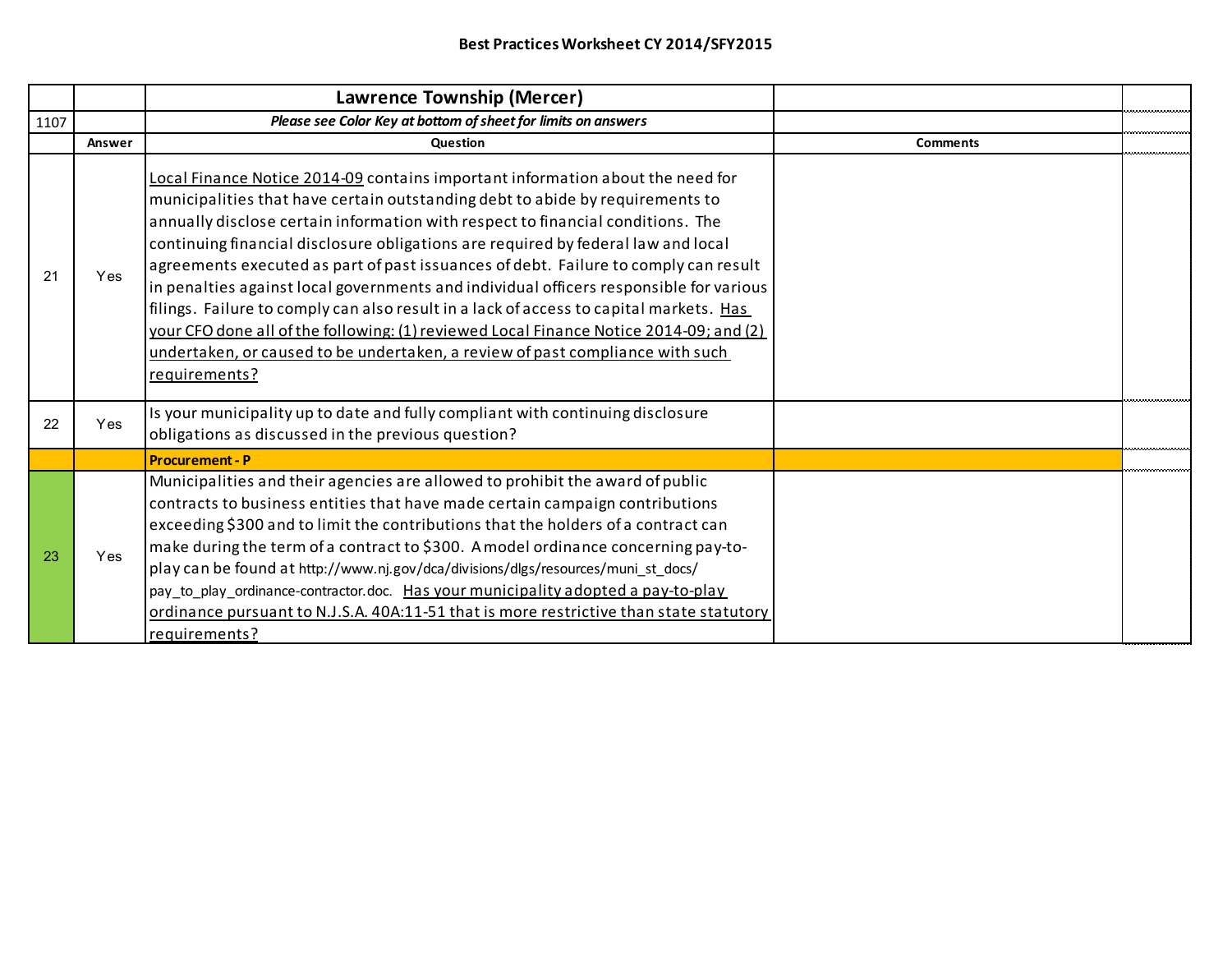|      |        | Lawrence Township (Mercer)                                                                                                                                                                                                                                                                                                                                                                                                                                                                                                                                                                                                                                                                                                                                                                                                                                                                                                                                                                                                                                                                                                                            |                                                                                                                                               |  |
|------|--------|-------------------------------------------------------------------------------------------------------------------------------------------------------------------------------------------------------------------------------------------------------------------------------------------------------------------------------------------------------------------------------------------------------------------------------------------------------------------------------------------------------------------------------------------------------------------------------------------------------------------------------------------------------------------------------------------------------------------------------------------------------------------------------------------------------------------------------------------------------------------------------------------------------------------------------------------------------------------------------------------------------------------------------------------------------------------------------------------------------------------------------------------------------|-----------------------------------------------------------------------------------------------------------------------------------------------|--|
| 1107 |        | Please see Color Key at bottom of sheet for limits on answers                                                                                                                                                                                                                                                                                                                                                                                                                                                                                                                                                                                                                                                                                                                                                                                                                                                                                                                                                                                                                                                                                         |                                                                                                                                               |  |
|      | Answer | <b>Question</b>                                                                                                                                                                                                                                                                                                                                                                                                                                                                                                                                                                                                                                                                                                                                                                                                                                                                                                                                                                                                                                                                                                                                       | <b>Comments</b>                                                                                                                               |  |
| 24   | N/A    | Changes in energy markets could potentially offer substantial savings for local<br>governments. Local Finance Notice 2012-12 provides important guidance on the<br>competitive procurement of energy. Has your CFO, head purchasing official or other<br>appropriate municipal official evaluated and discussed with your governing body (or<br>an appropriate subcommittee thereof) whether the cooperative or competitive<br>procurement of energy would benefit your municipality? If you answer "Yes", please<br>state in the Comment section the approximate date of the discussion and whether the<br>discussion was with the governing body or, if with a subcommittee thereof, name the<br>subcommittee. You may only answer "N/A" if your municipality already participates in<br>competitive energy procurement.                                                                                                                                                                                                                                                                                                                            | Lawrence Township initiated the competitive<br>purchase of electrictiy and natural gas during<br>Januar 2010 for municipally owned buildings. |  |
| 25   | No     | The Local Finance Board recently adopted new rules, outlined in Local Finance Notice<br>2013-17, expanding municipalities' ability to purchase goods and services with<br>procurement cards. The most significant change is the elimination of the prior per-<br>transaction monetary limitation on P-Cards (15% of local unit's bid threshold) where<br>a Qualified Purchasing Agent manages a local unit's P-Card program. Has your CFO,<br>head purchasing official or other appropriate municipal official evaluated and<br>discussed with your governing body (or an appropriate subcommittee thereof) how<br>and whether a procurement card program could benefit the municipality or, if a<br>procurement card program already exists, whether the program complies with the<br>new regulations? If you answered "Yes", please state in the Comment section in the<br>approximate date of the discussion and whether the discussion was with the governing<br>body or, if with a subcommittee thereof, name the subcommittee. If your<br>municipality has a procurement card program, please name the vendor in the<br><b>Comment section.</b> |                                                                                                                                               |  |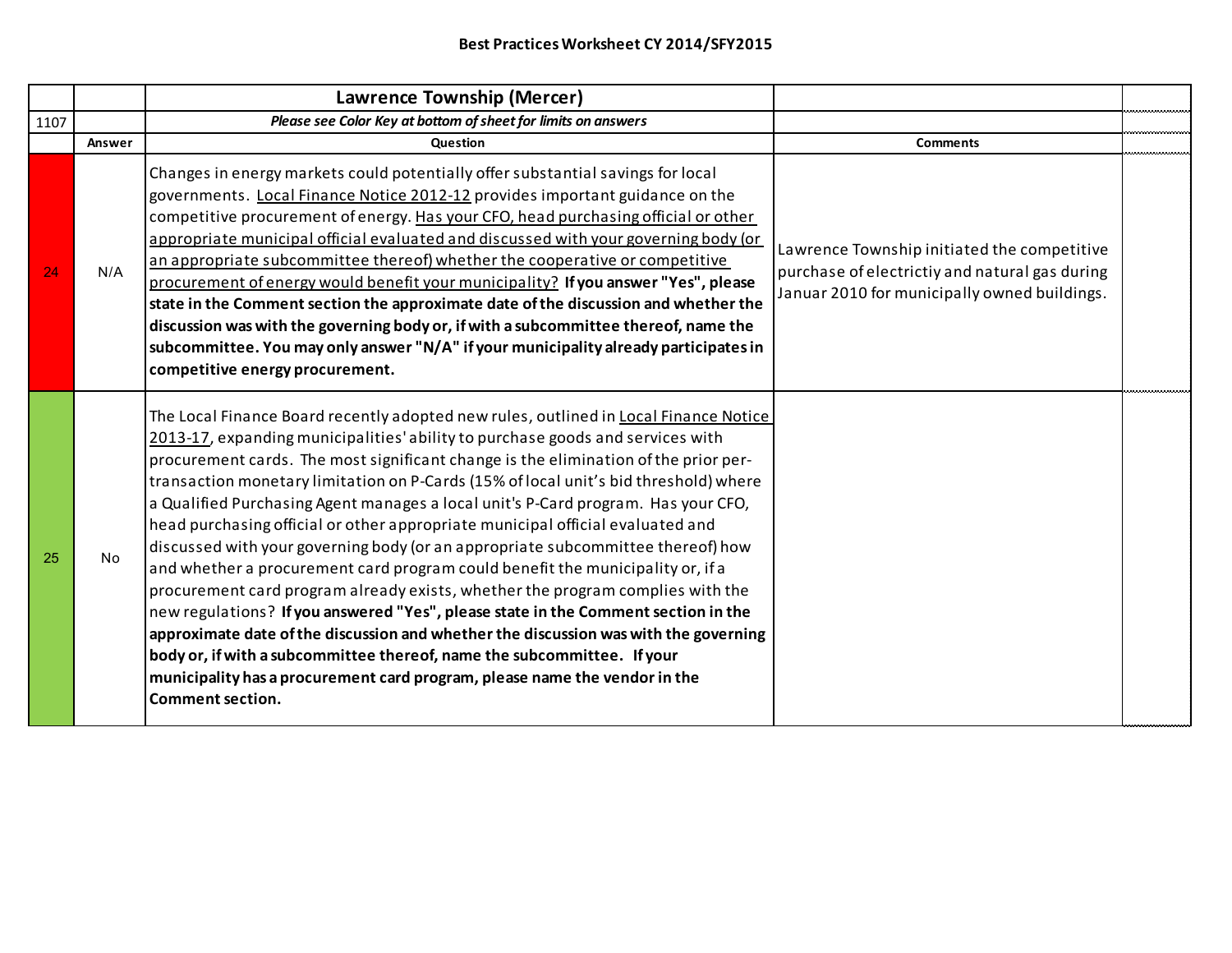|      |            | Lawrence Township (Mercer)                                                                                                                                                                                                                                                                                                                                                                                                                                                                                                                                                                                                                                                                                                                                                                                            |                                                                                       |  |
|------|------------|-----------------------------------------------------------------------------------------------------------------------------------------------------------------------------------------------------------------------------------------------------------------------------------------------------------------------------------------------------------------------------------------------------------------------------------------------------------------------------------------------------------------------------------------------------------------------------------------------------------------------------------------------------------------------------------------------------------------------------------------------------------------------------------------------------------------------|---------------------------------------------------------------------------------------|--|
| 1107 |            | Please see Color Key at bottom of sheet for limits on answers                                                                                                                                                                                                                                                                                                                                                                                                                                                                                                                                                                                                                                                                                                                                                         |                                                                                       |  |
|      | Answer     | <b>Ouestion</b>                                                                                                                                                                                                                                                                                                                                                                                                                                                                                                                                                                                                                                                                                                                                                                                                       | <b>Comments</b>                                                                       |  |
| 26   | N/A        | P.L. 2013, c. 37, known as the "Sandy Integrity Monitor Law", requires the State<br>Treasurer to assign monitors to recovery and rebuilding-related contracts \$5 million<br>or above, and grants the Treasurer discretion to assign monitors on contracts below<br>\$5 million. Pursuant to authority granted under the law, all Sandy-related recovery<br>and rebuilding contracts over \$2 million awarded by local governments must be<br>reported to the State Department of Treasury. Please access Treasury's Sandy<br>website at http://www.state.nj.us/treasury/news-sandy.shtml for more information<br>on your municipality's responsibilities under the Sandy Integrity Monitor Law.<br>Has your municipality reported all Superstorm Sandy-related contracts over \$2<br>million to the State Treasurer? | No Superstorm Sandy related contracts were<br>awarded or needed by Lawrence Township. |  |
| 27   | <b>Yes</b> | N.J.S.A. 40A:11-5 (a)(i) states that, if a municipality utilizes the professional services<br>exemption from the Local Public Contracts Law, "The governing body shall in each<br>instance state supporting reasons for its action in the resolution awarding each<br>contract and shall forthwith cause to be printed once, in the official newspaper, a<br>brief notice stating the nature, duration, service and amount of the contract, and<br>that the resolution and contract are on file and available for public inspection in the<br>office of the clerk of the [] municipality". With respect to the award of professional<br>services contracts, is your municipality complying with the above referenced<br>provision of the Local Public Contracts Law?                                                  |                                                                                       |  |
|      |            | <b>Budget Preparation and Presentation - BP</b>                                                                                                                                                                                                                                                                                                                                                                                                                                                                                                                                                                                                                                                                                                                                                                       |                                                                                       |  |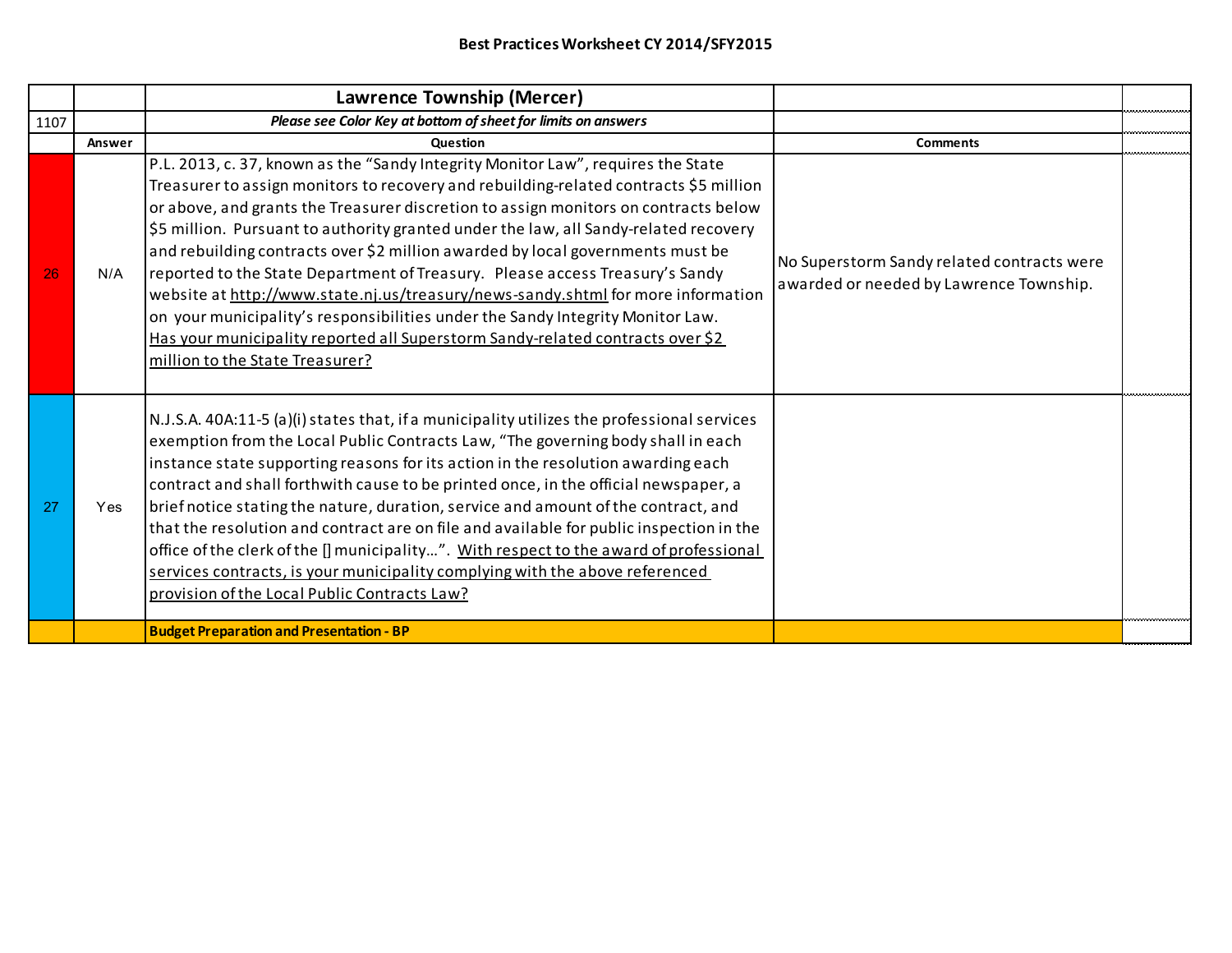|      |            | Lawrence Township (Mercer)                                                                                                                                                                                                                                                                                                                                                                                                                                                                                                                                                                                                                                                                                                                                                                                                                                                   |                 |  |
|------|------------|------------------------------------------------------------------------------------------------------------------------------------------------------------------------------------------------------------------------------------------------------------------------------------------------------------------------------------------------------------------------------------------------------------------------------------------------------------------------------------------------------------------------------------------------------------------------------------------------------------------------------------------------------------------------------------------------------------------------------------------------------------------------------------------------------------------------------------------------------------------------------|-----------------|--|
| 1107 |            | Please see Color Key at bottom of sheet for limits on answers                                                                                                                                                                                                                                                                                                                                                                                                                                                                                                                                                                                                                                                                                                                                                                                                                |                 |  |
|      | Answer     | Question                                                                                                                                                                                                                                                                                                                                                                                                                                                                                                                                                                                                                                                                                                                                                                                                                                                                     | <b>Comments</b> |  |
| 28   | Yes        | In preparing your annual budget it is important for both the governing body and<br>public to understand the concept of surplus and how it accumulates (or declines)<br>over the years. A formal policy regarding surplus serves as a basis for decisions<br>concerning future financial solvency, and the lack of a policy could lead bond rating<br>agencies to downgrade your municipality's credit rating. In developing said surplus<br>policy your CFO should analyze and explain at least a five-year trend of surplus;<br>illustrating the factors causing each annual increase or decrease. A surplus policy<br>with realistic and sustainable goals can then be determined. Does your municipality<br>have a written policy goal for the amount of surplus available in support of municipal<br>operations, and is this goal evaluated annually?                    |                 |  |
| 29   | Yes        | In preparing your annual budget for the current year, it is important that the impact<br>that current budgeting decisions may have on future years' budgets be presented,<br>evaluated and considered before the governing body takes final action. Long term<br>plans concerning revenue, appropriations, tax levy, tax levy cap and surplus are<br>critical to sustaining (or achieving) a solid fiscal condition. Are budget projections 1)<br>factoring in the impact that the current year's budget may have on the future tax levy<br>(as restricted by the levy cap) and future surplus balances for at least two future<br>year's budgets, and 2) are these budget projections discussed with the governing<br>body?                                                                                                                                                 |                 |  |
| 30   | No.        | Certain municipalities have indirectly pledged prompt payment (i.e. issued a guarantee) of debt<br>service with respect to debt issued by counties, independent authorities or developers. Bond Rating<br>Agencies (e.g. Moody's, Fitch, Standard & Poor's) have downgraded certain municipalities' bond<br>ratings to below investment grade for lack of preparation in the event a lender calls in a debt<br>guarantee. If your municipality guarantees any debt, are direct service revenues that may be<br>pledged against debt repayment monitored by the municipal CFO; and to the extent that cash flow<br>from pledged revenue will not satisfy the debt repayment, are sufficient funds held in reserve to<br>satisfy the guarantee or is an existing authorization in place to issue debt (e.g. a bond ordinance) in<br>the event a lender calls in the guarantee? |                 |  |
| 31   | Prospectiv | Do elected officials receive a written status report at least quarterly on all budget<br>revenues and appropriations as they correspond to the annual adopted budget?                                                                                                                                                                                                                                                                                                                                                                                                                                                                                                                                                                                                                                                                                                        |                 |  |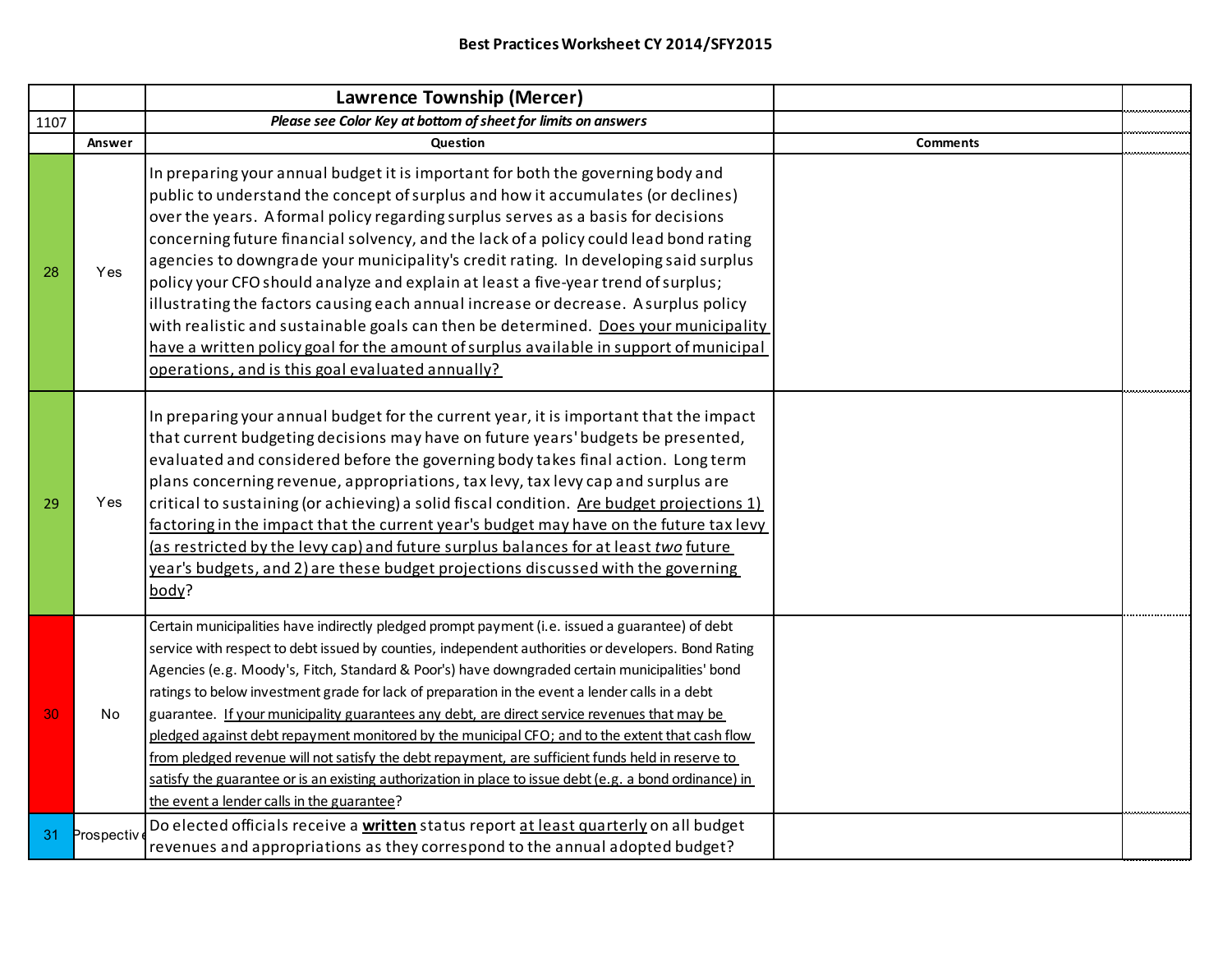|      |        | Lawrence Township (Mercer)                                                                                                                                                                                                                                                                                                                                                                                                                                                                                               |                 |  |
|------|--------|--------------------------------------------------------------------------------------------------------------------------------------------------------------------------------------------------------------------------------------------------------------------------------------------------------------------------------------------------------------------------------------------------------------------------------------------------------------------------------------------------------------------------|-----------------|--|
| 1107 |        | Please see Color Key at bottom of sheet for limits on answers                                                                                                                                                                                                                                                                                                                                                                                                                                                            |                 |  |
|      | Answer | <b>Question</b>                                                                                                                                                                                                                                                                                                                                                                                                                                                                                                          | <b>Comments</b> |  |
| 32   | Yes    | In developing your multi-year capital plan, is your municipality dedicating sufficient<br>revenues to fund maintenance, repair and eventual replacement of infrastructure<br>such as roads, storm sewers, sanitary sewers and water systems?                                                                                                                                                                                                                                                                             |                 |  |
| -33  | Yes.   | N.J.S.A. 40A:4-5 requires that calendar year municipalities approve their introduced<br>budgets no later than February 10, unless the Director sets forth a later date<br>pursuant to N.J.S.A. 40A:4-5.1. Did your municipality approve its introduced current<br>year budget no later than the date provided by law or as extended by the Director?                                                                                                                                                                     |                 |  |
| -34  | Yes    | N.J.S.A. 40A:4-10 requires that calendar year municipalities adopt their budgets no<br>later than March 20, unless the Director sets forth a later date pursuant to N.J.S.A.<br>40A:4-5.1. Did your municipality adopt its current year budget no later than the date<br>provided by law or as extended by the Director? This question may only be answered<br>"N/A" if your municipality delayed its budget adoption because it awaited a Division<br>determination concerning a grant award or Transitional Aid award. |                 |  |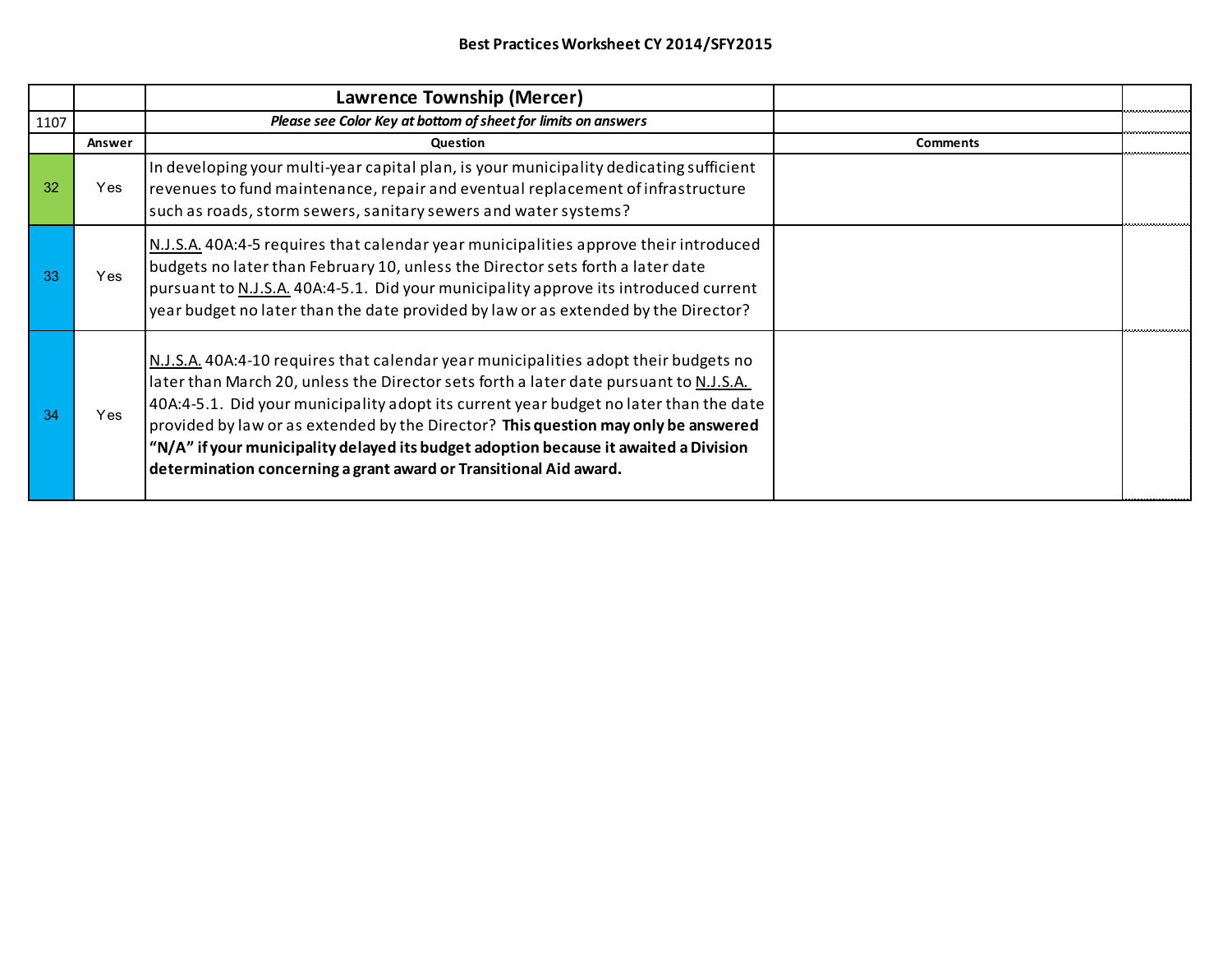|      |            | <b>Lawrence Township (Mercer)</b>                                                                                                                                                                                                                                                                                                                                                                                                                                                                                                                                                                                                                                                                                                                                                                                                                                                                                                                                                          |                                                                                                                                                       |  |
|------|------------|--------------------------------------------------------------------------------------------------------------------------------------------------------------------------------------------------------------------------------------------------------------------------------------------------------------------------------------------------------------------------------------------------------------------------------------------------------------------------------------------------------------------------------------------------------------------------------------------------------------------------------------------------------------------------------------------------------------------------------------------------------------------------------------------------------------------------------------------------------------------------------------------------------------------------------------------------------------------------------------------|-------------------------------------------------------------------------------------------------------------------------------------------------------|--|
| 1107 |            | Please see Color Key at bottom of sheet for limits on answers                                                                                                                                                                                                                                                                                                                                                                                                                                                                                                                                                                                                                                                                                                                                                                                                                                                                                                                              |                                                                                                                                                       |  |
|      | Answer     | Question                                                                                                                                                                                                                                                                                                                                                                                                                                                                                                                                                                                                                                                                                                                                                                                                                                                                                                                                                                                   | <b>Comments</b>                                                                                                                                       |  |
|      |            | <b>Health Insurance - HI</b>                                                                                                                                                                                                                                                                                                                                                                                                                                                                                                                                                                                                                                                                                                                                                                                                                                                                                                                                                               |                                                                                                                                                       |  |
| 35   | Yes        | Does your municipality exclude from healthcare coverage part-time elected and<br>appointed officials (less than 35 hours per week)? Only answer "yes" if no part-time<br>elected or appointed officials receive health benefits. If your municipality has part-<br>time elected or appointed officials who elect to take State Health Benefits Program<br>(SHBP) health benefits (or receive a waiver for not doing so) by virtue of serving in their<br>position continuously since May 21, 2010, you must answer "No". If you answered<br>"No", please list in the Comments section the name and title of each elected or<br>appointed official receiving either health benefits or a waiver payment in lieu of health<br>benefits.                                                                                                                                                                                                                                                      |                                                                                                                                                       |  |
| 36   | <b>Yes</b> | Does your municipality conduct a monthly review of health benefit covered lives<br>itemized on health insurance invoices to determine that health insurance invoices<br>do not include employees, former employees, spouses or dependents who should no<br>longer be receiving coverage?                                                                                                                                                                                                                                                                                                                                                                                                                                                                                                                                                                                                                                                                                                   |                                                                                                                                                       |  |
| 37   | N/A        | Municipalities frequently contract with or designate insurance brokers to secure<br>healthcare coverage from insurance carriers. Brokers are typically paid by third-<br>party administrators (TPA's) hired to collect, review and pay healthcare bills. The<br>municipality pays the TPA, who in turn pays the broker. Broker fees are often directly<br>related to the amount of insurance premiums or fees paid by the municipality (i.e.<br>the higher the premium, the larger the broker's commission). Thus, the municipality-<br>broker-TPA arrangement is vulnerable to abuse because brokers could face<br>conflicting incentives in seeking lower-cost insurance alternatives. If your<br>municipality contracts with or otherwise designates an insurance broker, is the<br>structure for broker payments set at a flat-fee rather than on a commission basis (so<br>as to mitigate the risk of brokers recommending more expensive insurance coverage<br>to earn higher fees)? | Healthcare coverage is currently purchased<br>through the New Jersey State Health Benefits<br>Program and no broker is appointed for this<br>purpose. |  |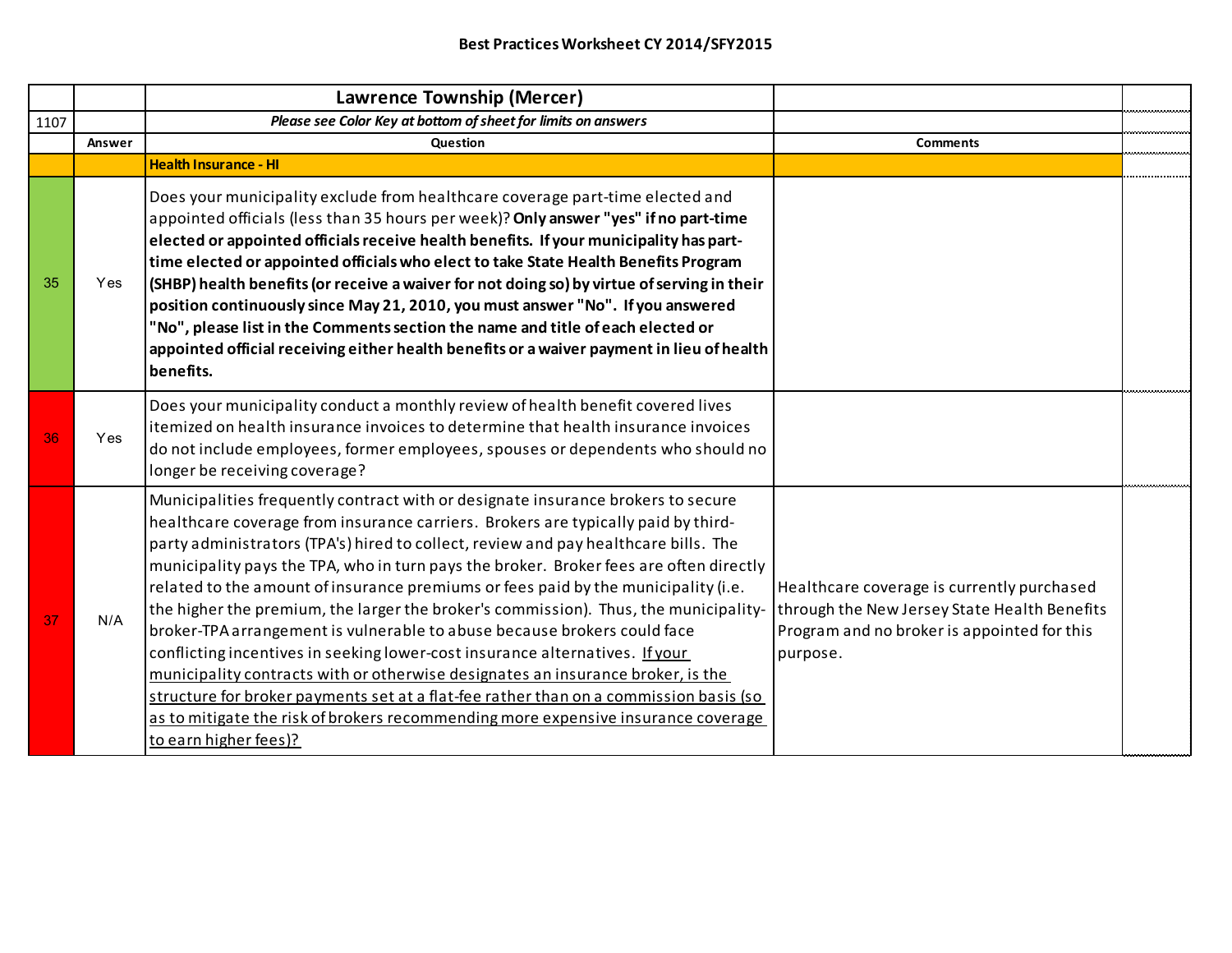|      |        | Lawrence Township (Mercer)                                                                                                                                                                                                                                                                                                                                                                                                                                                                                                                                                                                                                                                                                                                                                                                                                                                                                                                                                                                                                                                                                                                                                                                                                                                                                                                                                                           |                 |  |
|------|--------|------------------------------------------------------------------------------------------------------------------------------------------------------------------------------------------------------------------------------------------------------------------------------------------------------------------------------------------------------------------------------------------------------------------------------------------------------------------------------------------------------------------------------------------------------------------------------------------------------------------------------------------------------------------------------------------------------------------------------------------------------------------------------------------------------------------------------------------------------------------------------------------------------------------------------------------------------------------------------------------------------------------------------------------------------------------------------------------------------------------------------------------------------------------------------------------------------------------------------------------------------------------------------------------------------------------------------------------------------------------------------------------------------|-----------------|--|
| 1107 |        | Please see Color Key at bottom of sheet for limits on answers                                                                                                                                                                                                                                                                                                                                                                                                                                                                                                                                                                                                                                                                                                                                                                                                                                                                                                                                                                                                                                                                                                                                                                                                                                                                                                                                        |                 |  |
|      | Answer | <b>Question</b>                                                                                                                                                                                                                                                                                                                                                                                                                                                                                                                                                                                                                                                                                                                                                                                                                                                                                                                                                                                                                                                                                                                                                                                                                                                                                                                                                                                      | <b>Comments</b> |  |
| 38   | Yes    | The State Health Benefits Program (SHBP) offers medical, prescription and dental<br>coverage options for more than 850,000 participants, including employees,<br>dependents and retirees. All plans have substantial networks of healthcare<br>providers, and provide services nationwide. 62% of municipalities, and 33% of<br>counties, within New Jersey participate in SHBP. If your municipality has non-SHBP<br>coverage, as your collective bargaining agreements come up for renegotiation, do<br>your municipality's negotiation proposals seek contract provisions allowing its<br>employees to be switched to SHBP or another non-SHBP plan of lesser cost?                                                                                                                                                                                                                                                                                                                                                                                                                                                                                                                                                                                                                                                                                                                               |                 |  |
| 39   | Yes    | Prior to municipal officers and employees being required to substantially share in<br>the cost of their health benefits, there was no disincentive to officers and employees<br>accepting coverage even though they had alternative coverage. Many municipalities<br>would offer payments in lieu of health benefits to encourage officers and employees<br>to voluntarily drop coverage, provided they had coverage from another source. The<br>policy often saved money by replacing the expensive cost of providing health care<br>with the less expensive payment in lieu of health benefits. The need to pay officers<br>and employees money to not take a health insurance benefit they can receive from<br>another source has largely disappeared, because the cost of premium sharing will<br>cause officers and employees to drop coverage if alternative coverage is available.<br>Has your municipality: (1) explored all necessary actions to end payments in lieu of<br>health benefits (e.g. modifying collective bargaining agreements); and (2) either<br>adopted or discussed at a public meeting a policy prohibiting payments in lieu of<br>health benefits to officers and employees who are not contractually entitled to such<br>$payments?$ An answer of "N/A" is only applicable where there are no instances in the<br>municipality of payments in lieu of health benefits. |                 |  |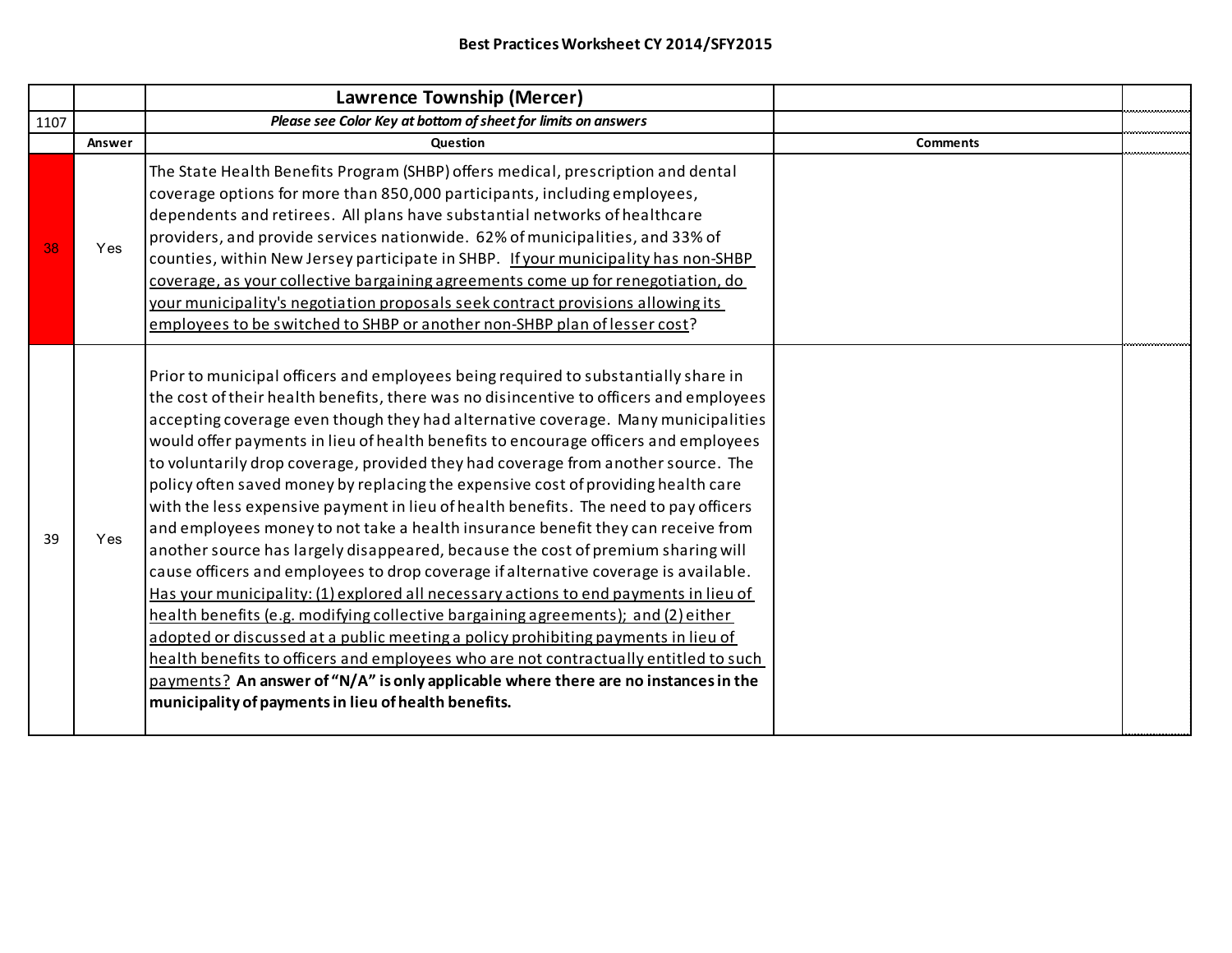|      |        | <b>Lawrence Township (Mercer)</b>                                                                                                                                                                                                                                                                                                                                                                                                                                                                                                                                                                                                                                                                                                                                                                                                                                                                                                                                                                                                                                                                                                                                                                                                                                                                                                                                                                                                                                  |                 |  |
|------|--------|--------------------------------------------------------------------------------------------------------------------------------------------------------------------------------------------------------------------------------------------------------------------------------------------------------------------------------------------------------------------------------------------------------------------------------------------------------------------------------------------------------------------------------------------------------------------------------------------------------------------------------------------------------------------------------------------------------------------------------------------------------------------------------------------------------------------------------------------------------------------------------------------------------------------------------------------------------------------------------------------------------------------------------------------------------------------------------------------------------------------------------------------------------------------------------------------------------------------------------------------------------------------------------------------------------------------------------------------------------------------------------------------------------------------------------------------------------------------|-----------------|--|
| 1107 |        | Please see Color Key at bottom of sheet for limits on answers                                                                                                                                                                                                                                                                                                                                                                                                                                                                                                                                                                                                                                                                                                                                                                                                                                                                                                                                                                                                                                                                                                                                                                                                                                                                                                                                                                                                      |                 |  |
|      | Answer | <b>Question</b>                                                                                                                                                                                                                                                                                                                                                                                                                                                                                                                                                                                                                                                                                                                                                                                                                                                                                                                                                                                                                                                                                                                                                                                                                                                                                                                                                                                                                                                    | <b>Comments</b> |  |
|      |        | <b>Personnel - PE</b>                                                                                                                                                                                                                                                                                                                                                                                                                                                                                                                                                                                                                                                                                                                                                                                                                                                                                                                                                                                                                                                                                                                                                                                                                                                                                                                                                                                                                                              |                 |  |
| 40   | Yes    | The Fair Labor Standards Act (FLSA) is a federal law that establishes minimum wage,<br>overtime pay, recordkeeping, and child labor standards affecting full-time and part-<br>time workers in the private sector and in Federal, State, and local governments. The<br>law requires that overtime pay must be paid for all hours over 40 hours in a work<br>week except for those employees classified as exempt and thus not entitled to<br>overtime. Management employees such as elected officials, municipal<br>managers/administrators, municipal clerks, CFOs, public works superintendents,<br>police chiefs and other department heads are typically classified as having exempt<br>status and are not entitled to overtime pay. Other municipal employees may also be<br>classified as exempt under the FLSA (you should consult with your labor counsel for<br>more detailed guidance). Does your municipality refrain from paying overtime to<br>employees who are classified as exempt under the FLSA? In answering this question,<br>be aware that exempt status would also preclude overtime pay for time worked during<br>emergencies, attendance at night meetings, participation in training sessions, and<br>police "off-duty" assignments (a/k/a "Jobs in Blue"). Also, please note that<br>compensated leave time in lieu of cash payments is considered to be a form of overtime<br>pay unless such leave is utilized in the same pay period. |                 |  |
| 41   | Yes    | N.J.S.A. 34:13A-8.2 requires public employers, including municipalities, to file with<br>the Public Employment Relations Commission (PERC) a copy of all contracts<br>negotiated with public employee representatives. This includes, but is not limited<br>to, collective bargaining agreements, memoranda of understanding, contract<br>amendments, and "side letter" or "side bar" agreements. Copies of same may be<br>emailed to contracts@perc.state.nj.us. Has your municipality filed all current contracts<br>with PERC?                                                                                                                                                                                                                                                                                                                                                                                                                                                                                                                                                                                                                                                                                                                                                                                                                                                                                                                                  |                 |  |
| 42   | Yes    | Does your municipality make available to the public free of charge, either through an<br>internet posting or on-site review, documents that show the current salaries of all<br>personnel?                                                                                                                                                                                                                                                                                                                                                                                                                                                                                                                                                                                                                                                                                                                                                                                                                                                                                                                                                                                                                                                                                                                                                                                                                                                                         |                 |  |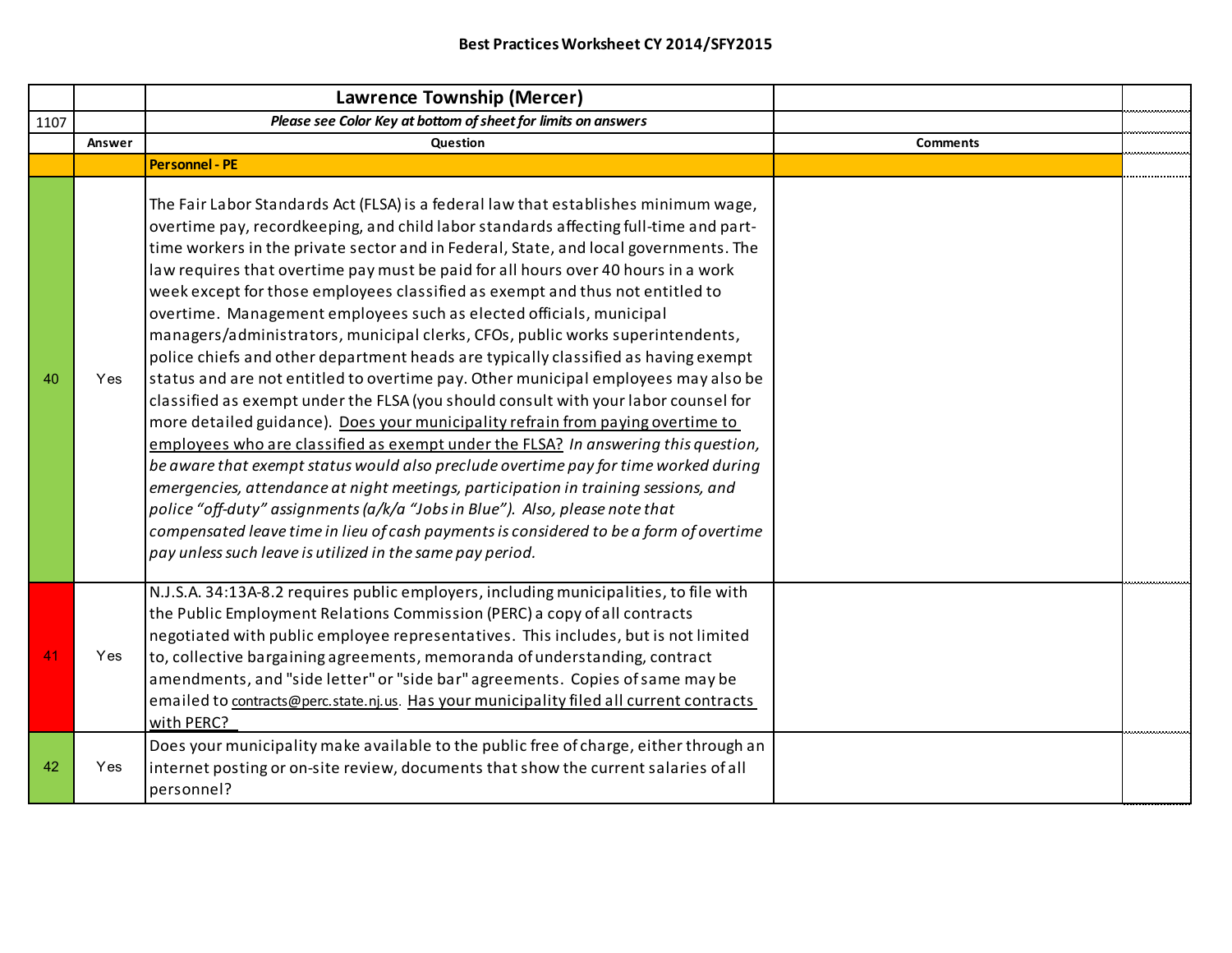|      |        | Lawrence Township (Mercer)                                                                                                                                                                                                                                                                                                                                                                                                                                                                                                                                                                                                                                                                                                                    |                 |  |
|------|--------|-----------------------------------------------------------------------------------------------------------------------------------------------------------------------------------------------------------------------------------------------------------------------------------------------------------------------------------------------------------------------------------------------------------------------------------------------------------------------------------------------------------------------------------------------------------------------------------------------------------------------------------------------------------------------------------------------------------------------------------------------|-----------------|--|
| 1107 |        | Please see Color Key at bottom of sheet for limits on answers                                                                                                                                                                                                                                                                                                                                                                                                                                                                                                                                                                                                                                                                                 |                 |  |
|      | Answer | Question                                                                                                                                                                                                                                                                                                                                                                                                                                                                                                                                                                                                                                                                                                                                      | <b>Comments</b> |  |
| 43   | Yes    | Accurate records of employee time are critical not only for financial accountability,<br>but also effective management of your workforce. Is your municipality ensuring that<br>1) employees complete and file standardized forms, either electronically or by paper,<br>to verify all employee time worked (e.g. time cards, electronic time keeping); 2) your<br>personnel/human resources office maintains records accounting for all employee<br>leave time earned and used; and 3) supervisors are reviewing and approving/denying<br>employee time and attendance documentation before those records are submitted<br>to management and, in the case of department heads, is such documentation<br>reviewed and verified independently? |                 |  |
|      | Yes    | Has your municipality instituted a policy to not compensate employees for sick leave<br>accumulated after a certain date?                                                                                                                                                                                                                                                                                                                                                                                                                                                                                                                                                                                                                     |                 |  |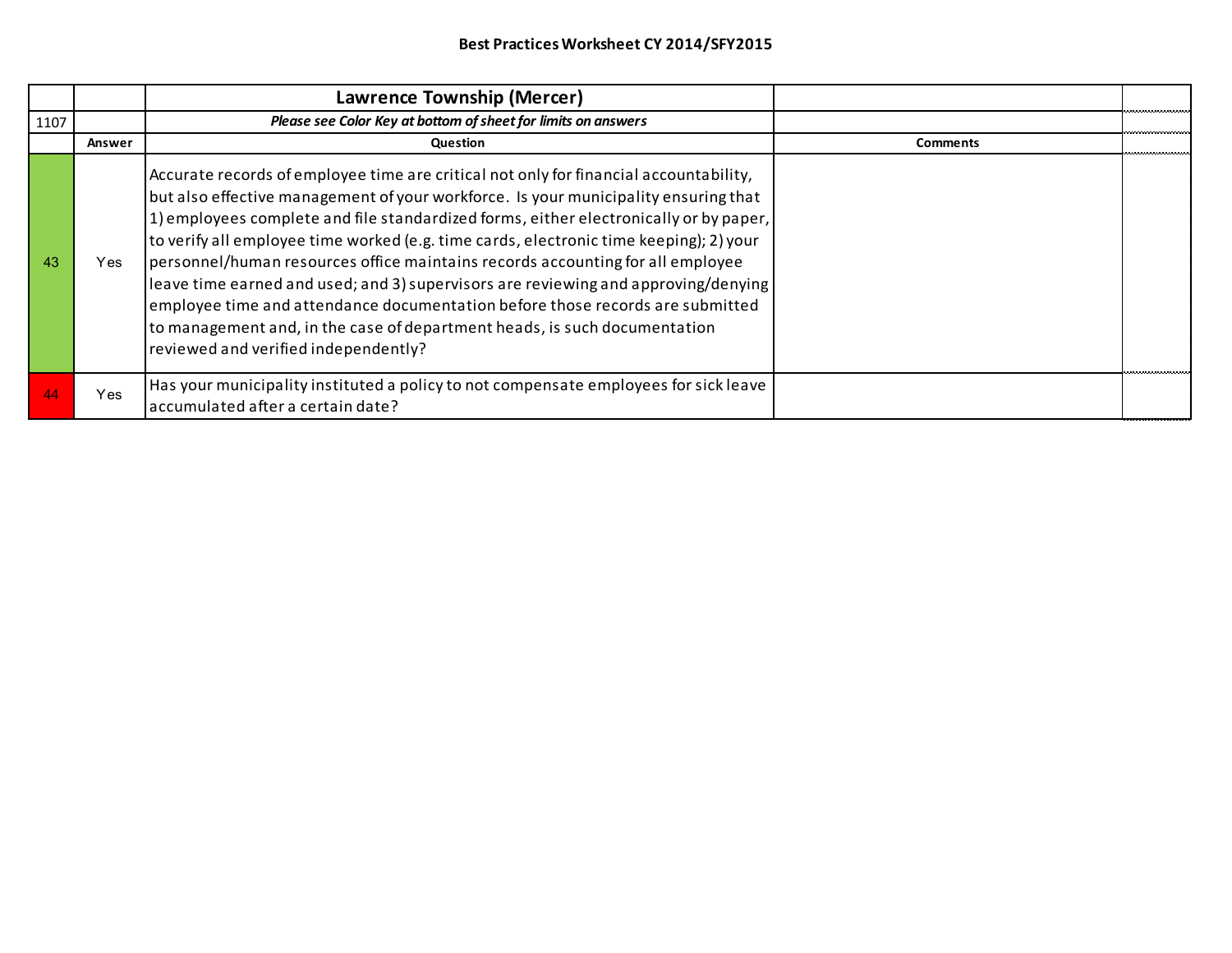|      |            | Lawrence Township (Mercer)                                                                                                                                                                                                                                                                                                                                                                                                                                                                                                                                                                                                                                                                                                                                                          |                 |  |
|------|------------|-------------------------------------------------------------------------------------------------------------------------------------------------------------------------------------------------------------------------------------------------------------------------------------------------------------------------------------------------------------------------------------------------------------------------------------------------------------------------------------------------------------------------------------------------------------------------------------------------------------------------------------------------------------------------------------------------------------------------------------------------------------------------------------|-----------------|--|
| 1107 |            | Please see Color Key at bottom of sheet for limits on answers                                                                                                                                                                                                                                                                                                                                                                                                                                                                                                                                                                                                                                                                                                                       |                 |  |
|      | Answer     | Question                                                                                                                                                                                                                                                                                                                                                                                                                                                                                                                                                                                                                                                                                                                                                                            | <b>Comments</b> |  |
| 45   | Yes        | Does your municipality have a transitional duty program (light duty) to encourage<br>employees out on workers compensation to return to work?                                                                                                                                                                                                                                                                                                                                                                                                                                                                                                                                                                                                                                       |                 |  |
| 46   | No         | The State Workers Compensation Law provides that, when an employee receives a<br>work-related injury producing temporary disability, the employee is entitiled to wage-<br>continuation equal to 70% of the employee's weekly wages, subject to a maximum<br>compensation as determined by the Commissioner of Labor. Does your municipality<br>limit benefits for work-related injuries to the above statutory benefit? The answer to<br>this question can be "prospective" if such a provision was imposed by an arbitrator in<br>binding arbitration but the municipality is seeking to eliminate such a contractual<br>obligation through collective bargaining.                                                                                                                |                 |  |
| 47   | <b>Yes</b> | The weekly benefit rate provided under the State Temporary Disability Law for a non-<br>work-related injury is calculated on the basis of claimant's average weekly wage.<br>Each claimant is paid 2/3 of their average weekly wage up to the maximum amount<br>payable, which is \$595 for disabilities beginning on or after 1/1/13. Does your<br>municipality refrain from supplementing the Temporary Disability benefit? The<br>answer to this question can be "prospective" if such a provision was imposed by an<br>arbitrator in binding arbitration but the municipality is seeking to eliminate such a<br>contractual obligation through collective bargaining. Only answer "N/A" if your<br>municipality does not participate in the State Temporary Disability Program. |                 |  |
| 48   | No         | Has your municipality adopted an ordinance, resolution, regulation or policy<br>eliminating longevity awards, bonuses or payments for non-union employees?                                                                                                                                                                                                                                                                                                                                                                                                                                                                                                                                                                                                                          |                 |  |
| 49   | Yes        | For any employees covered by a collective bargaining agreement, has your<br>municipality eliminated longevity awards, bonuses or payments for employees hired<br>on or after a specified date, and refrained from increasing longevity awards, bonuses<br>or payments for employees hired before a specified date? The answer to this<br>question can be "prospective" if such provisions were imposed by an arbitrator in<br>binding arbitration but the municipality is seeking to eliminate such a contractual<br>obligation through collective bargaining.                                                                                                                                                                                                                      |                 |  |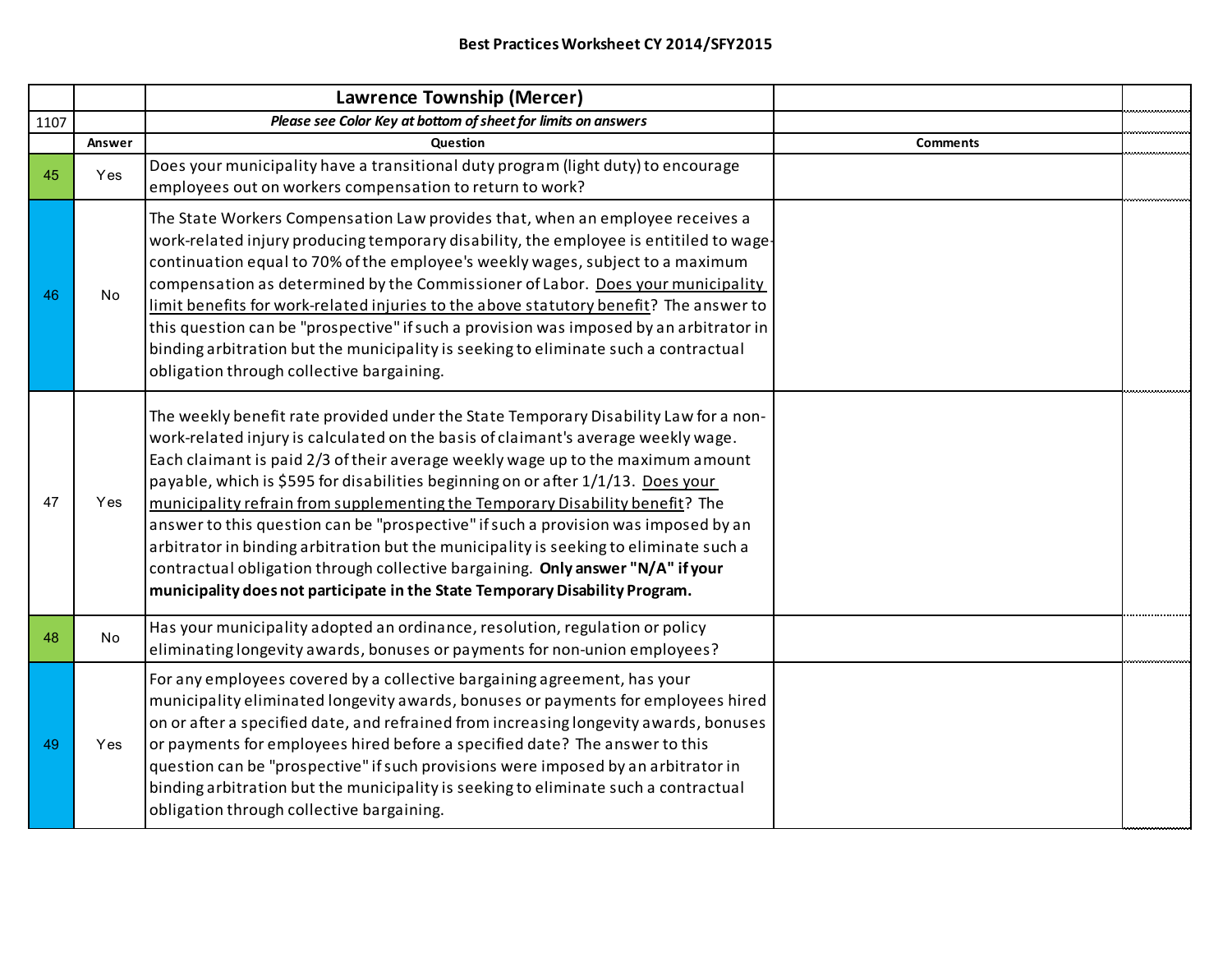|      |                | Lawrence Township (Mercer)                                                                                                                                                                                                                                                                                                                                                                                                                                                                                                                                                                                                                                                                                                                                                               |                      |  |
|------|----------------|------------------------------------------------------------------------------------------------------------------------------------------------------------------------------------------------------------------------------------------------------------------------------------------------------------------------------------------------------------------------------------------------------------------------------------------------------------------------------------------------------------------------------------------------------------------------------------------------------------------------------------------------------------------------------------------------------------------------------------------------------------------------------------------|----------------------|--|
| 1107 |                | Please see Color Key at bottom of sheet for limits on answers                                                                                                                                                                                                                                                                                                                                                                                                                                                                                                                                                                                                                                                                                                                            |                      |  |
|      | Answer         | Question                                                                                                                                                                                                                                                                                                                                                                                                                                                                                                                                                                                                                                                                                                                                                                                 | <b>Comments</b>      |  |
| 50   | Prospectiv     | Employee personnel manuals or handbooks serve as a valuable tool to convey a<br>municipality's policies, procedures and benefits. Many insurance carriers encourage<br>the adoption of such a document and offer discounted rates for their use. These<br>publications should review employees' rights and obligations in areas ranging from<br>discrimination, safety, violence, and harassment to vacation and sick days, holidays,<br>use of township vehicles, smoking and political activity, among others. Has your<br>municipality adopted or updated an employee personnel manual/handbook by<br>resolution or ordinance within the last five years? If yes, please provide in the<br>Comments section the date of the meeting during which the personnel manual was<br>adopted. |                      |  |
|      |                |                                                                                                                                                                                                                                                                                                                                                                                                                                                                                                                                                                                                                                                                                                                                                                                          |                      |  |
|      |                |                                                                                                                                                                                                                                                                                                                                                                                                                                                                                                                                                                                                                                                                                                                                                                                          |                      |  |
|      | $\Omega$       | Select                                                                                                                                                                                                                                                                                                                                                                                                                                                                                                                                                                                                                                                                                                                                                                                   |                      |  |
|      | 36             | Yes                                                                                                                                                                                                                                                                                                                                                                                                                                                                                                                                                                                                                                                                                                                                                                                      |                      |  |
|      | 8              | <b>No</b>                                                                                                                                                                                                                                                                                                                                                                                                                                                                                                                                                                                                                                                                                                                                                                                |                      |  |
|      | $\overline{3}$ | N/A                                                                                                                                                                                                                                                                                                                                                                                                                                                                                                                                                                                                                                                                                                                                                                                      |                      |  |
|      | $\overline{3}$ | Prospective                                                                                                                                                                                                                                                                                                                                                                                                                                                                                                                                                                                                                                                                                                                                                                              |                      |  |
|      | 50             | <b>Total Answered:</b>                                                                                                                                                                                                                                                                                                                                                                                                                                                                                                                                                                                                                                                                                                                                                                   |                      |  |
|      |                |                                                                                                                                                                                                                                                                                                                                                                                                                                                                                                                                                                                                                                                                                                                                                                                          |                      |  |
|      | 42             | Score (Yes + N/A + Prospective)                                                                                                                                                                                                                                                                                                                                                                                                                                                                                                                                                                                                                                                                                                                                                          |                      |  |
|      | 84%            | Score %                                                                                                                                                                                                                                                                                                                                                                                                                                                                                                                                                                                                                                                                                                                                                                                  |                      |  |
|      | 0%             | <b>Percent Withheld</b>                                                                                                                                                                                                                                                                                                                                                                                                                                                                                                                                                                                                                                                                                                                                                                  |                      |  |
|      |                |                                                                                                                                                                                                                                                                                                                                                                                                                                                                                                                                                                                                                                                                                                                                                                                          |                      |  |
|      |                | <b>Chief Administrative Officer's Certification</b>                                                                                                                                                                                                                                                                                                                                                                                                                                                                                                                                                                                                                                                                                                                                      |                      |  |
|      |                | I hereby certify that the information provided in this Best Practices Inventory is accurate                                                                                                                                                                                                                                                                                                                                                                                                                                                                                                                                                                                                                                                                                              | Certification $#(s)$ |  |
|      |                | to the best of my knowledge.                                                                                                                                                                                                                                                                                                                                                                                                                                                                                                                                                                                                                                                                                                                                                             | CMFO 0046 0289       |  |
|      |                | Name & Title                                                                                                                                                                                                                                                                                                                                                                                                                                                                                                                                                                                                                                                                                                                                                                             | <b>Date</b>          |  |
|      |                | Richard S. Krawczun, Municipal Manager                                                                                                                                                                                                                                                                                                                                                                                                                                                                                                                                                                                                                                                                                                                                                   | $15-0$ ct-14         |  |
|      |                | <b>Chief Financial Officer's Certification</b>                                                                                                                                                                                                                                                                                                                                                                                                                                                                                                                                                                                                                                                                                                                                           |                      |  |
|      |                | I hereby certify that the information provided in this Best Practices Inventory is accurate                                                                                                                                                                                                                                                                                                                                                                                                                                                                                                                                                                                                                                                                                              | Certification $#(s)$ |  |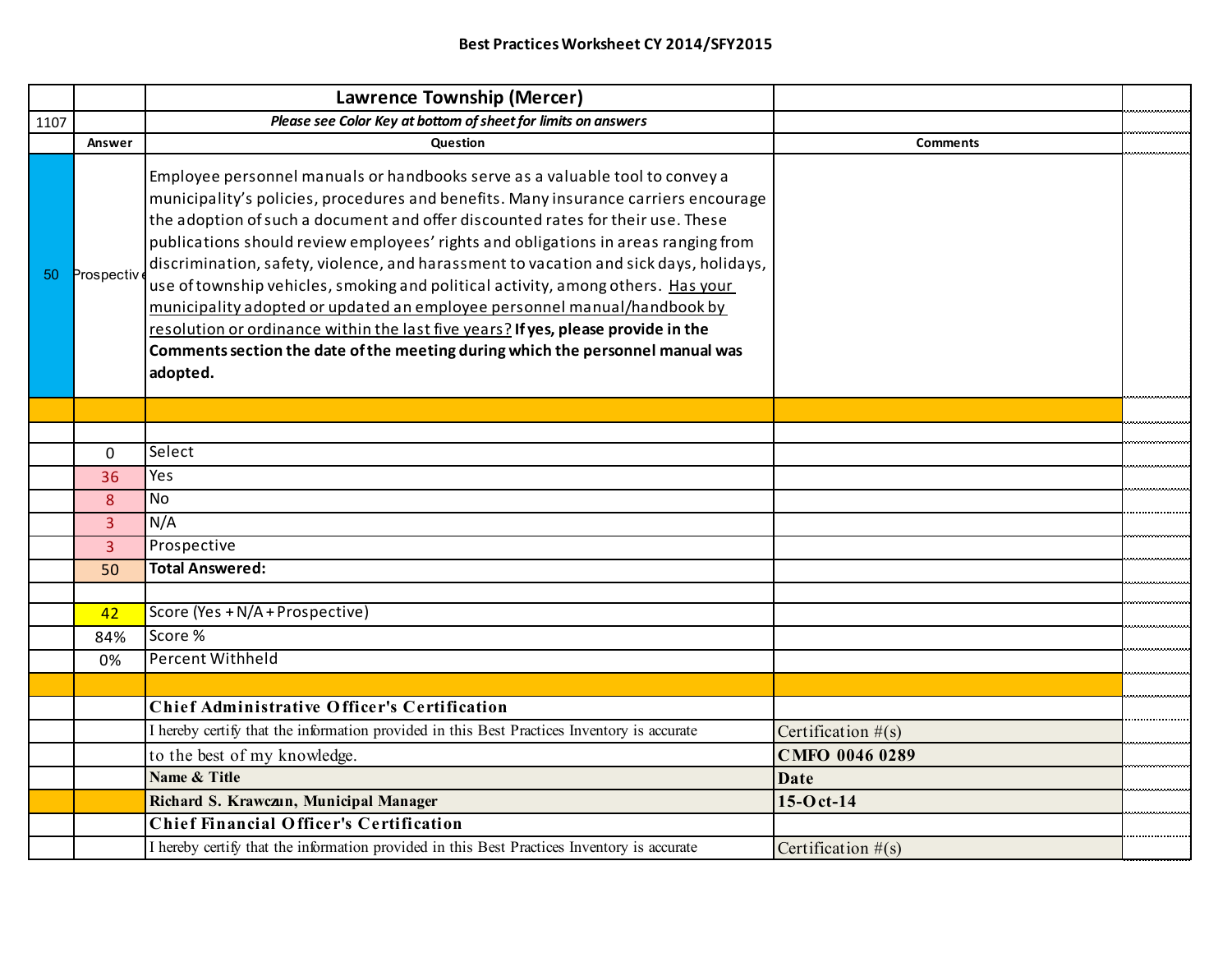|      |        | Lawrence Township (Mercer)                                                                       |                       |  |
|------|--------|--------------------------------------------------------------------------------------------------|-----------------------|--|
| 1107 |        | Please see Color Key at bottom of sheet for limits on answers                                    |                       |  |
|      | Answer | Question                                                                                         | <b>Comments</b>       |  |
|      |        | to the best of my knowledge.                                                                     | CMFO 0046 0289        |  |
|      |        | <b>Name</b>                                                                                      | Date                  |  |
|      |        | Richard S. Krawczun                                                                              | $15-0$ ct-14          |  |
|      |        | <b>Municipal Clerk's Certification</b>                                                           |                       |  |
|      |        | I hereby certify that the Governing Body of the Township of Lawrence in the County of            |                       |  |
|      |        | Mercer discussed the CY 2014/SFY 2015 Best Practice Inventory as                                 |                       |  |
|      |        | completed herein at a public meeting on October 7, 2014, with the Inventory results, and the     |                       |  |
|      |        | certification thereof by the Chief Administrative and Chief Financial Officers, respectively, to | Certification $\#(s)$ |  |
|      |        | be stated in the minutes of said public meeting.                                                 | $C$ 1236              |  |
|      |        | <b>Name</b>                                                                                      | Date                  |  |
|      |        | Kathleen S. Norcia, Municipal Clerk                                                              | 15-Oct-14             |  |